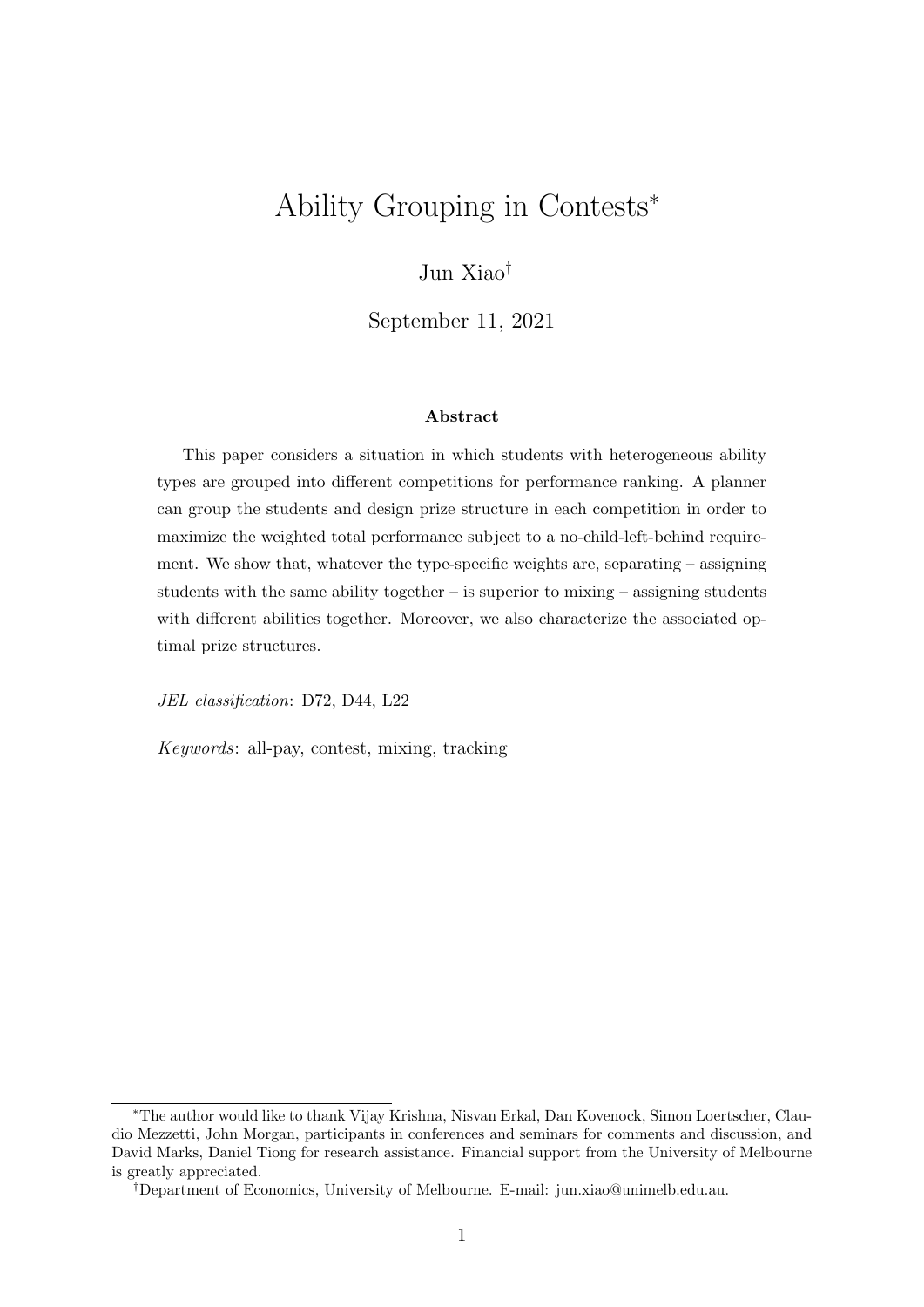## 1 Introduction

Consider a school that needs to assign a group of students to different classrooms. Should the school group students with similar abilities together – a practice known as "tracking"– so that high ability students are separated from low ability ones, or should the school have mixed classrooms in which students of different abilities are grouped together? Tracking was very common in US schools but became less popular in the late 1980s due to the criticism of trapping students of low socioeconomic status in low-level groups. However, tracking, often referred to as ability grouping, has returned to the attention of educators recently. According to [Yee](#page-21-0) [\(2013\)](#page-21-0), "... of the fourth-grade teachers surveyed, 71 percent said they had grouped students by reading ability in 2009, up from 28 percent in 1998." Different grouping policies can be observed not only over time but also across different countries. For instance, in Germany, pupils after primary schooling are grouped into three types of secondary schools to receive training for blue-collar apprenticeships, apprenticeship training in white-collar occupations, or training for further education. In contrast, tracking was explicitly discontinued in China in  $2006<sup>1</sup>$  $2006<sup>1</sup>$  $2006<sup>1</sup>$  Not surprisingly, tracking has also been a controversial topic in the economic literature on education, and there has been a long debate on this issue from many different perspectives: students' achievement, equity, and even morality.[2](#page-1-1)

[Lazear](#page-20-0) [\(2001\)](#page-20-0) studies tracking when students are awarded according to their absolute performance. He shows that tracking results in higher total performance than mixing does. In many competitions, students' relative performance ranking is also important. For example, college admission in many countries is based on percentile of students' exam scores.<sup>[3](#page-1-2)</sup> In this paper, we shut down the effect of absolute performance and study the competition based on relative performance. To our knowledge, this is the first paper revisiting the question of ability grouping in the new context of contests, in which students are awarded according to their relative performance ranking.

Specifically, this paper investigates the competitive effects of tracking and asks whether it enhances students' performance when their grades or rewards depend on their relative performance.[4](#page-1-3) Two features are important to a social planner, e.g., a school.

First, non-performance is not desirable. For example, the No Child Left Behind Act of 2001 requires schools in US to guarantee that nearly all students meet some minimum

<span id="page-1-0"></span><sup>1</sup>Policies that forbade tracking in schools started in the 1990s, and a national law was passed in 2006. In contrast, tracking remains common in Chinese universities.

<span id="page-1-2"></span><span id="page-1-1"></span><sup>&</sup>lt;sup>2</sup>See, for instance, [Loveless](#page-20-1)  $(2013)$ .

<sup>3</sup>For example, college admission in Australia is based on Australian Tertiary Admission Rank, which is a percentile rank.

<span id="page-1-3"></span><sup>&</sup>lt;sup>4</sup>We do not consider the equity issue nor the effects of tracking on the quality of instruction. If students are tracked, the classes are more homogeneous and therefore they could be easier to teach. See, for instance, [Duflo et al.](#page-19-0) [\(2011\)](#page-19-0).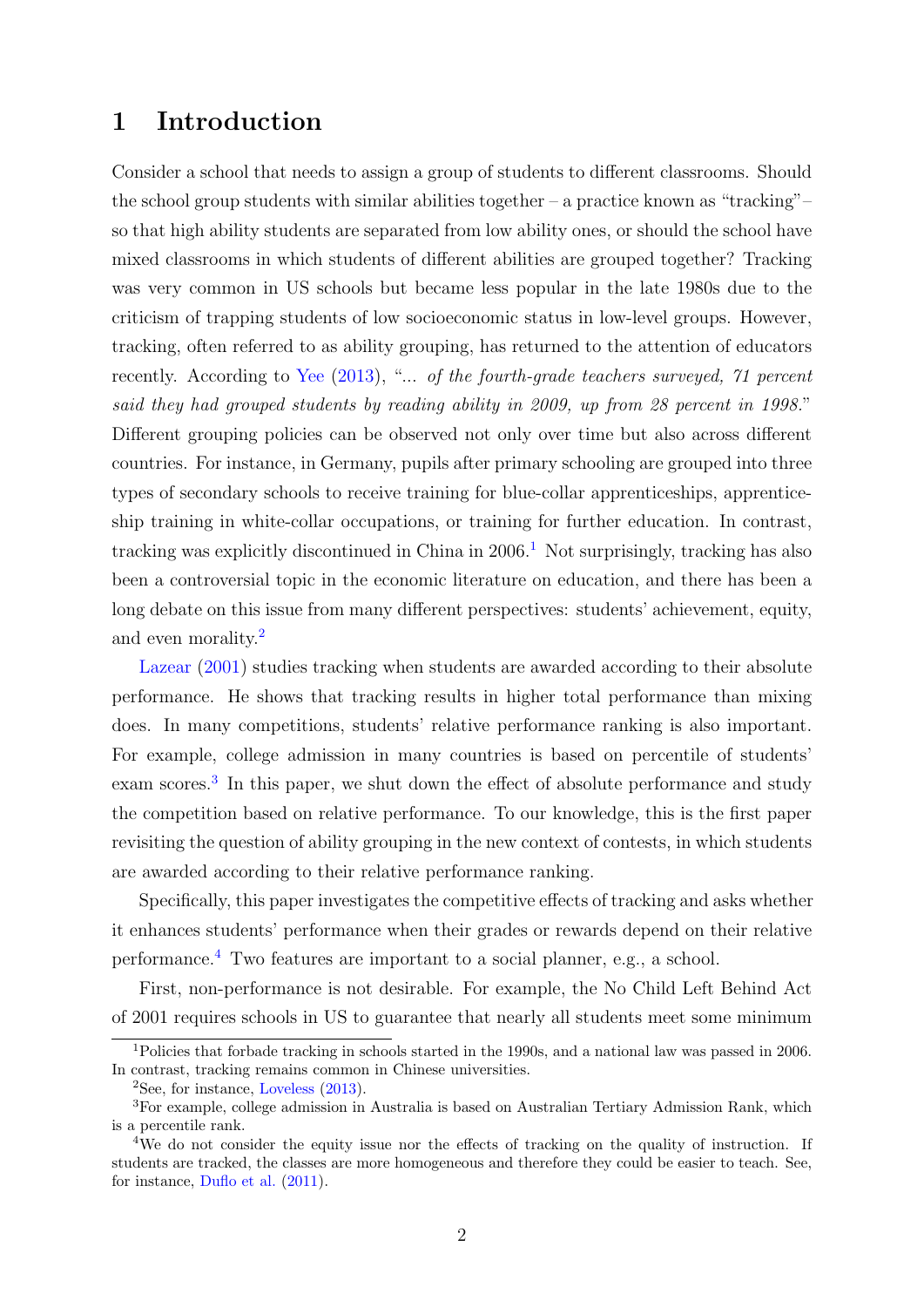skill levels in reading, writing, and arithmetic.

Second, the planner may weigh students of different abilities differently. For example, a school may care more about high ability students' performance than others. As a result, it is important to examine how different weights affect the comparison of tracking and mixing. There are empirical evidences showing that ability grouping may benefit students with higher abilities but hurts those with lower abilities (e.g. [Ding and Lehrer](#page-19-1) [2007\)](#page-19-1). Then, if a planner attaches more weight to the lower-ability students, it seems optimal to mix students of different ability levels. Our results show otherwise.

In this paper, we apply insights from contest theory to analyze ability grouping. Our model builds on Siegel's [\(2010\)](#page-21-1) model of all-pay contests by introducing heterogeneous prizes, performance spillovers and a planner who can allocate students and prize money across contests. Specifically, suppose that there is a fixed amount of prize money and a group of students with different ability types. The students of the same type have the same constant marginal cost of performance/effort. We do not distinguish effort and performance in this paper.[5](#page-2-0) A lower cost of performance represents a higher ability. A planner can assign the students into any number of contests and divide the money as potentially heterogeneous prizes in the contests.

In each contest, the students choose their performance simultaneously. The player with the highest performance receives the highest prize, the player with the second highest performance receives the second prize, and so on. There may be performance spillovers within a contest. That is, a player may benefit from other students' performance in the contest. The no-child-left-behind requirement imposes a restriction on the planner, so the planner has to ensure that as an equilibrium outcome, no student chooses nonperformance with positive probability. The planner attaches type-specific weights to the player's performance, and wants to maximize the weighted total performance subject to the no-child-left-behind requirement. Our main result is:

**Proposition 1.** Given any weights and the no-child-left-behind requirement, the weighted total expected performance is maximized only if the students are separated.

Therefore, with a well-designed award system, tracking/separating – assigning students with the same ability together – is always superior to mixing – assigning students with different abilities together. Moreover, this result is independent of how the planner weighs different ability groups. Specifically, with a well-designed award system, separating is always optimal, even if the school cares little about the high ability students.

<span id="page-2-0"></span>In contest theory, it is a well-known result that if participants' abilities are symmetric

<sup>5</sup> In other words, we assume a deterministic relation between effort and performance such that one unit of effort leads to one unit of performance.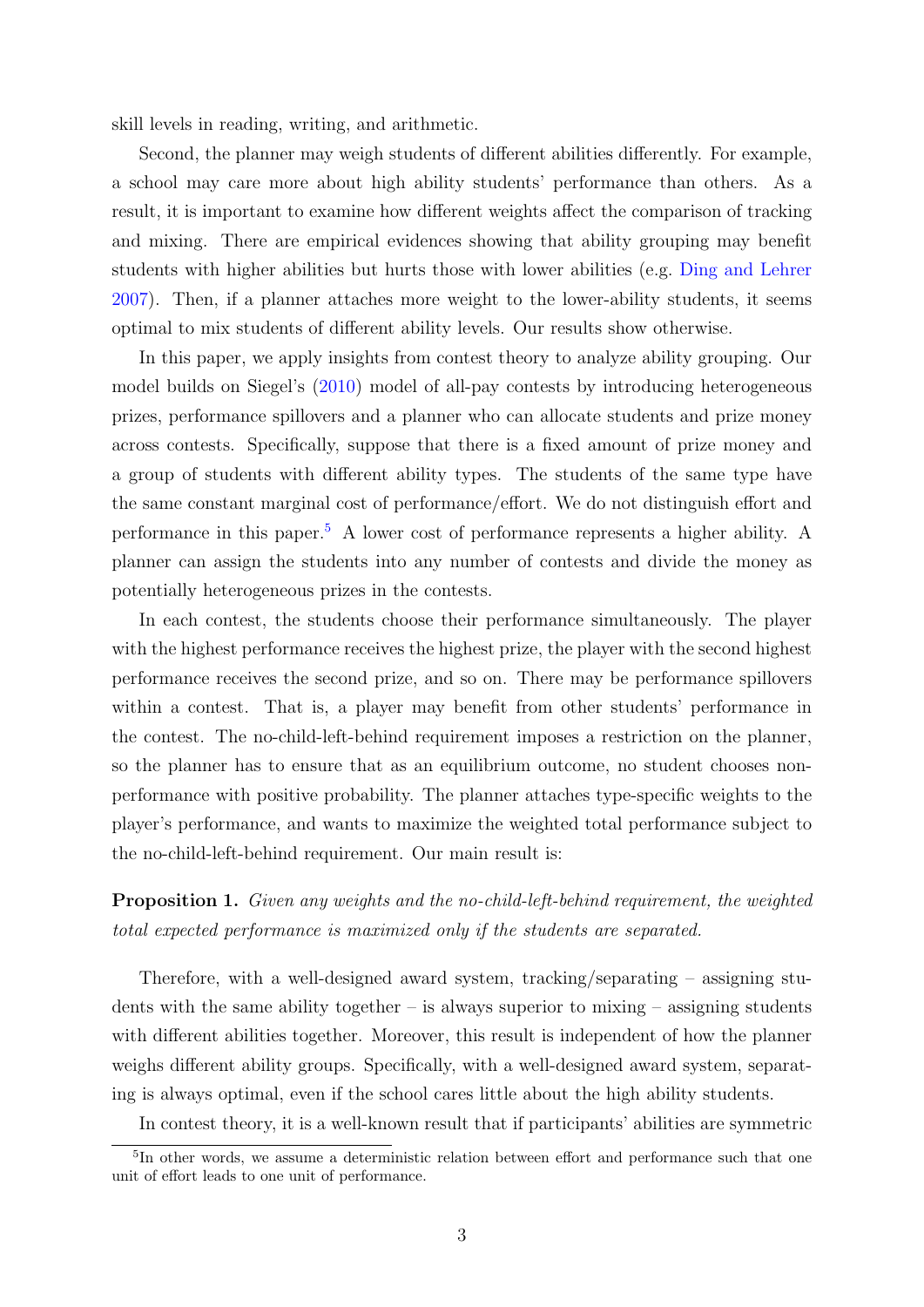and commonly known, intense competition drives the participants' payoffs to zero (e.g., [Hillman and Riley](#page-20-2) [1989\)](#page-20-2). This paper applies the insight to the context of ability grouping, and argues that by separating the students according to their abilities, we can introduce intense competition among asymmetric players. In addition, we generalize the insight to accommodate the new features arising from the environments of ability grouping, such as spillovers, the no-child-left-behind requirement, and heterogeneous weights for students. We also show that that such intense competition cannot be implemented in contests with mixed student types if there are spillovers or the no-child-left-behind requirement. As a result, for any set of contests with mixed students, there always exist contests of separated students with at least as much total expected performance for each ability type and a higher total expected performance for at least one ability type. In other words, having separated students dominates having mixed students in terms of the total expected performance of different types.

It is important that the planner can choose prize structures while grouping the students. If the planner cannot choose the prize structures, [Xiao](#page-21-2) [\(2016\)](#page-21-2) shows, in an example, that separating may result in higher or lower total expected performance than mixing. We also characterize the optimal prize structures.

There are several challenges that we have to overcome in order to establish these results. First, with asymmetric players and heterogeneous prizes, the equilibrium of an all-pay contest may involve complicated mixed strategies (e.g., [Bulow and Levin](#page-19-2) [2006,](#page-19-2) González-Díaz and Siegel [2013](#page-20-3) and [Olszewski and Siegel](#page-20-4) [2016\)](#page-20-4). To our knowledge, equilibrium characterization for general asymmetric contests with heterogeneous prizes is still an open question. The techniques in this paper allows us to circumvent the difficulty and characterize the optimal way to group players.

Second, there could be multiple equilibria. Given a particular prize structure, equilibrium selection may change the comparison between separating and mixing (e.g., [Xiao](#page-21-2) [2016\)](#page-21-2). The results in this paper apply to all equilibria, and therefore are robust to equilibrium selection.

Finally, the generality of the model also imposes extra challenges. The current paper does not restrict the number of contests, the prize structures, or the player composition in contests, which means the planner has to compare a large number of choices. Moreover, this paper accommodates a very general objective function for the planner: she can assign asymmetric type-specific weights to the players' performance, and she can impose different minimal performance requirements on different types.

Literature The works on affirmative action discuss separating students according to their race, gender, nationality, etc. For example, [Fu](#page-20-5) [\(2006\)](#page-20-5) uses a contest model to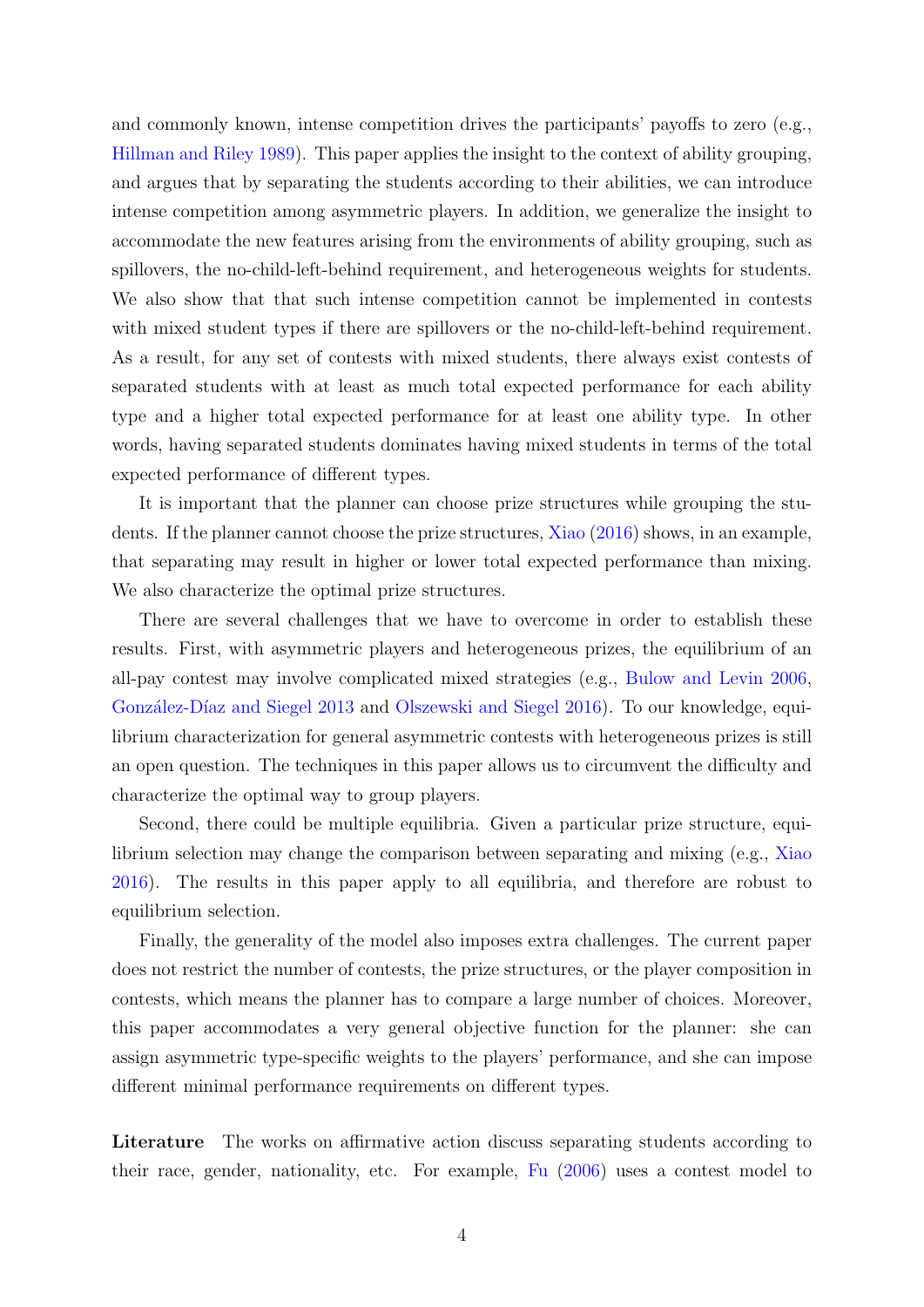study student competition and shows that, to maximize its incoming students' weighted total scores, a college may adopt an admission rule that favors the minority. Such a policy can be viewed as a handicapping rule in the same contest. In this paper we adopt the same objective to maximize the weighted total performance, but we study a different question. We study how to allocate students of different abilities across different contests. [Bodoh-Creed and Hickman](#page-19-3) [\(2018\)](#page-19-3) study different affirmative action policies on college admissions, where students have private information on their performance costs. One of the policies utilizes a quota system, in which the two groups compete separately for their respective reserved seats. The competition effort in their model is wasteful except signaling the students' ability. In contrast, the effort is not wasteful in this paper, and the social planner wants to maximize students' learning effort. Similar to our paper, [Olszewski and Siegel](#page-20-6) [\(2019\)](#page-20-6) use all-pay contests to study competition among students. They show that the optimal performance-disclosure policies involves pooling, which assigns the same score to a subset of students with different performances. Their paper focuses on policies in a single contest, while we focus on policies that divide students into different contests to compete.

Studies on peer effects also discuss grouping players across competitions (e.g., [Board](#page-19-4) [2009](#page-19-4) and [Fruehwirth](#page-19-5) [2013\)](#page-19-5). The players' payoffs in these papers depend on their absolute performance, while we consider a different situation in which students are awarded according to their relative performance, or the ranking of their performance.

There is a big literature on contests, and this paper's main difference from the literature lies in the new features arising from the environments of ability grouping, such as heterogeneous weights to different ability types and the no-child-left-behind requirement. Among them, some study player allocations with a fixed prize structure. In contrast, this paper considers the joint decision on prize structures and student allocations. For example, in an all-pay auction model (with a single winner), [Baye et al.](#page-19-6) [\(1993\)](#page-19-6) show that a politician may extract higher total rent by excluding the lobbyists, who have higher valuations of winning, from the competition. [Parreiras and Rubinchik](#page-20-7) [\(2020\)](#page-20-7) study allocations of ex ante asymmetric players across two all-pay auctions. They find that if the players are similar, the total revenue is maximized by two equal auctions separating the players of higher costs from those of lower costs.

The following papers study the effect of merging prizes and players in small contests into a grand contest. For example, [Moldovanu and Sela](#page-20-8) [\(2006\)](#page-20-8) compare different ways to group ex ante symmetric players across contests. They find that total expected effort is maximized by a grand contest including all players, while the expected highest effort is maximized by splitting players into multiple contests and letting winners of each contest compete in a final contest. [Fu and Lu](#page-20-9) [\(2009\)](#page-20-9) find that merging multi-winner contests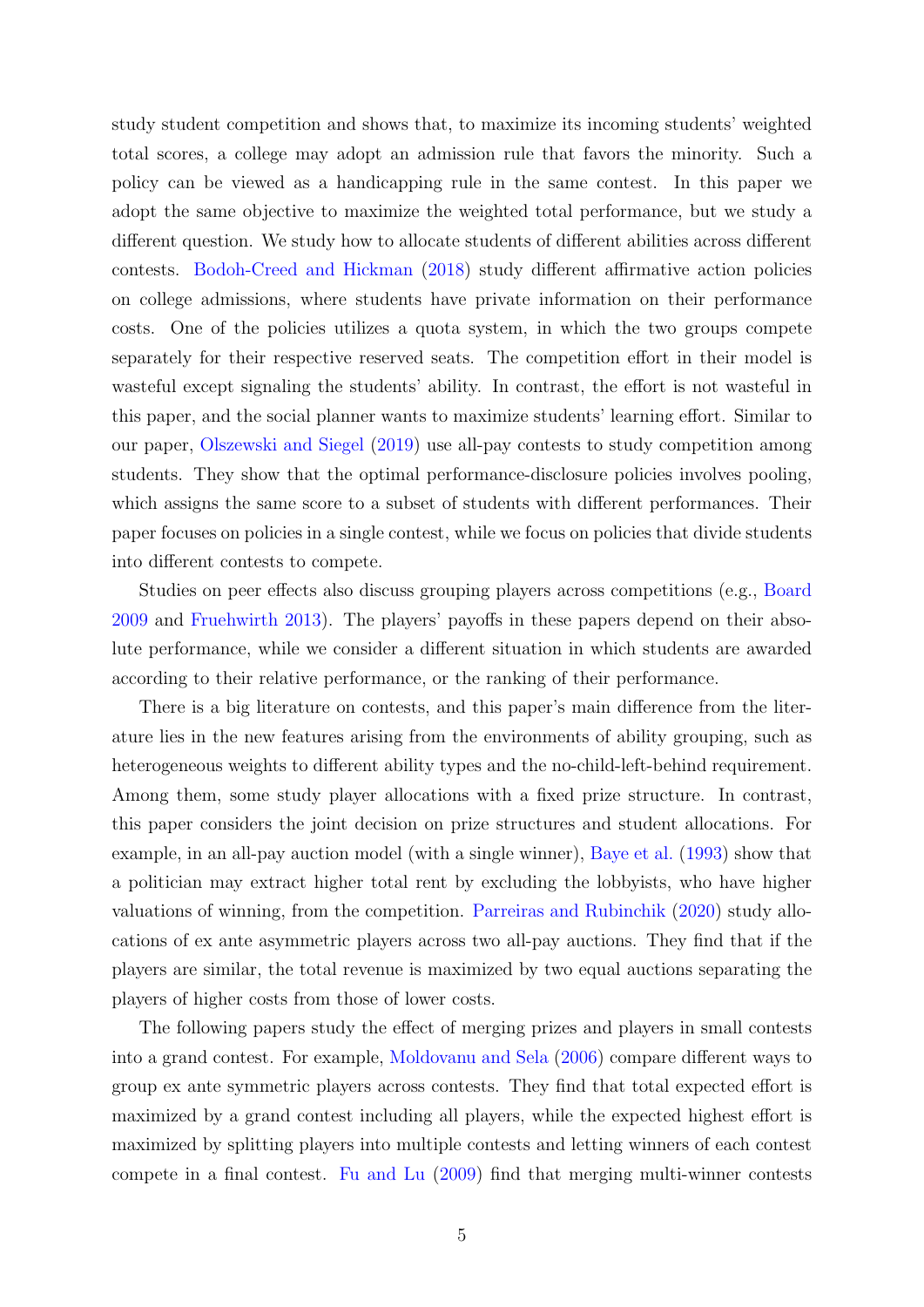of symmetric players can increase total expected effort. In contrast, this paper considers players with asymmetric abilities. The asymmetry is crucial as we are considering whether players should be separated according to their abilities.

The literature on status competition anaylizes the optimal way to divide players into different status categories when the players' payoffs depend directly on their status (see e.g., [Moldovanu et al.](#page-20-10) [2007](#page-20-10) and [Dubey and Geanakoplos](#page-19-7) [2010\)](#page-19-7). In our paper, performance ranking does not affect players' payoffs directly. Instead, the payoffs depend on the prizes awarded according to the players' ranking.

The remainder of the paper is organized as follows. Section [2](#page-5-0) introduces the model without spillovers. Section [3](#page-7-0) presents the main results on optimal grouping and optimal prize structures. Section [4](#page-13-0) generalizes the results to the case with spillovers. Section [5](#page-15-0) discusses several extensions.

### <span id="page-5-0"></span>2 Model

There is one unit of prize money and a finite set  $N$  of students, or players. The players are of  $T \geq 2$  different types, and there are  $n_t$  players of each type  $t \in \{1, 2, ..., T\}$ . We assume  $n_t \geq 2$  for all t, so there are similar players of each type.<sup>[6](#page-5-1)</sup> Players of t-type have the same marginal cost of performance/effort,  $c_t$ . We do not distinguish between effort and performance. Without loss of generality, we assume  $0 < c_1 < c_2 < ... < c_T$ .

The decision of a school, or a planner, has two parts: assigning the players into any number of contests, and dividing the prize money as prizes for each of the contests. Specifically, the planner's choices can be represented by a partition of the players  $P$  and a prize structure  $V^7$  $V^7$ . The partition  $P$  is a family of non-empty subsets of N such that N is a disjoint union of the subsets. Suppose partition  $P$  consists of M sets, then we have  $\mathcal{P} = \{P^1, ..., P^M\}$ . The prize structure V is a family of vectors  $\{\mathbf{v}^1, ..., \mathbf{v}^M\}$ , where for any  $m = 1, ..., M$ , the vector  $\mathbf{v}^m \in [0, 1]^{|\mathcal{P}^m|}$  and  $|\mathcal{P}^m|$  is the number of players in the set  $P^m$ . A zero entry of  $\mathbf{v}^m$  means one of the prizes is zero. Therefore, the partition  $\mathcal P$ and prize structure V characterize the M contests. In particular, the subset  $P^m \subset N$ is the set of players assigned to contest m, and  $\mathbf{v}^m$  represents the prizes in contest m. Throughout the paper, the superscripts are indexes of contests. Notice that there is no restriction on the number of contests, so the planner may assign all the players into one

<span id="page-5-2"></span><span id="page-5-1"></span> ${}^{6}$ This assumption is relaxed in Section [5.2.](#page-17-0)

<sup>7</sup>Allowing the planner to choose prizes does not preclude the possibility that players' values of ranking are partly determined outside the tournaments. For instance, if the planner wants to have a first prize of \$200 thousand and she knows that the champion will also receive an endorsement deal worth \$100 thousand, then she can simply award the difference of \$100 thousand to the champion. A similar argument applies when a school has a budget for scholarships.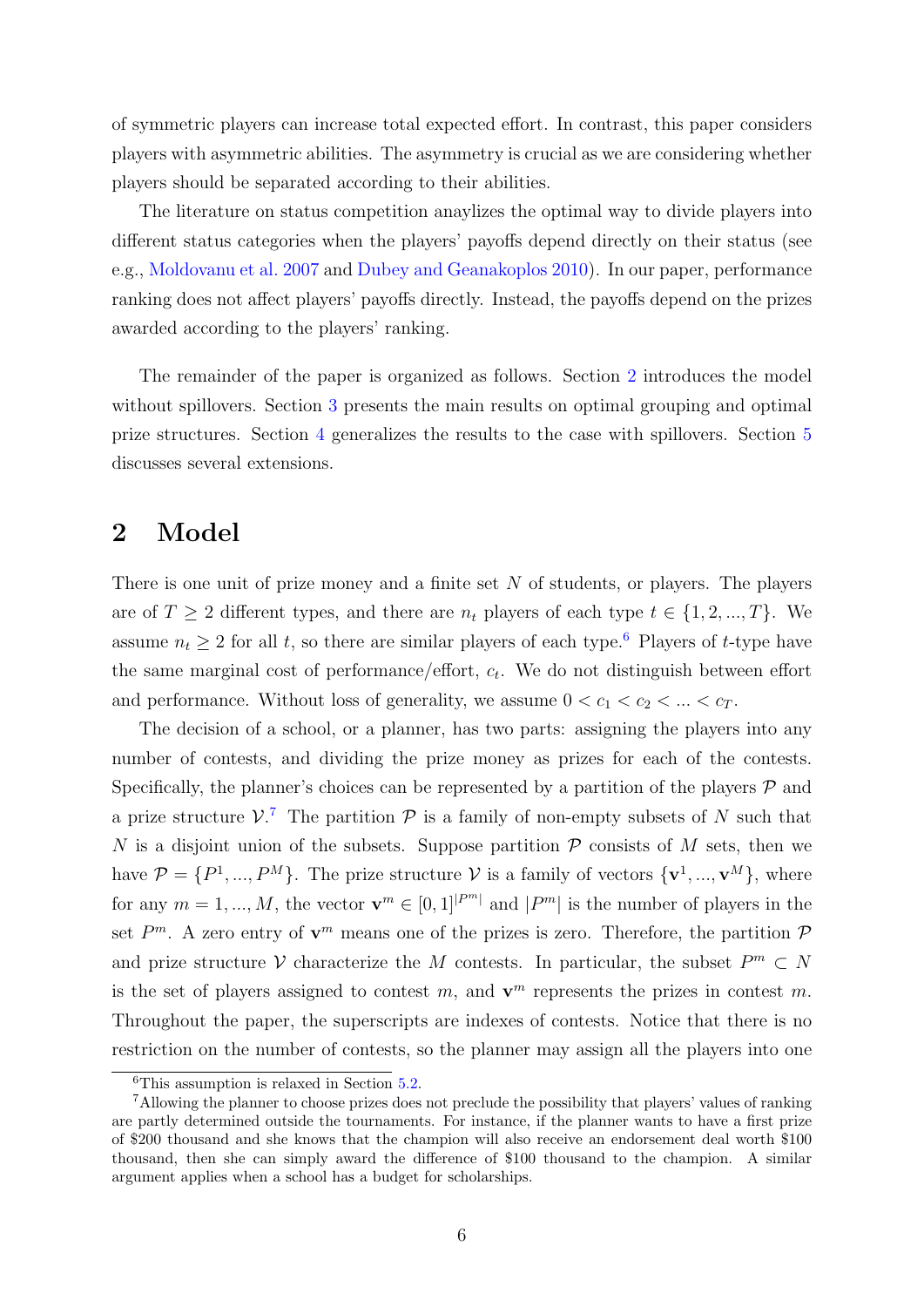contest, that is,  $\mathcal{P} = \{N\}.$ 

Next, we describe the competition in each contest. In a contest characterized by its player set  $P^m$  and prize vector  $\mathbf{v}^m$ , all the players in  $P^m$  choose their performance/effort levels in  $[0, +\infty)$  simultaneously. The prizes are monetary, so a prize has the same value to all players. However, players with different performance rankings may receive prizes of different monetary values. Specifically, the player with the highest performance receives the highest prize in  $\mathbf{v}^m$ ; the player with the second highest performance receives the second highest prize in  $\mathbf{v}^m$ ; and so on. In the case of a tie, the prizes are allocated randomly such that no tying player loses with certainty.<sup>[8](#page-6-0)</sup> If a player wins a prize, his payoff is his prize net of his cost of performance. If a player wins no prize, his payoff is zero minus his cost of performance. All players are risk neutral. A profile of strategies constitutes a Nash equilibrium if each player's (mixed) strategy assigns a probability of one to the set of his best responses against the strategies of other players.

The planner's objective has three parts. First, the planner attaches weight  $\alpha_t$  to a t-type player's performance, and she wants to maximize the weighted total expected performance. We assume that  $\alpha_t \in (0,1)$  and  $\sum_{t=1}^T \alpha_t = 1$ . The weight  $\alpha_t$  represents the relative importance of t-type players' performance to the planner. Let  $\alpha = (\alpha_1, ..., \alpha_T)$ be the vector of weights. Second, the planner has a no-child-left-behind requirement. Let  $s_{i_t}$  be the performance of player  $i_t$  of t-type. Then, the planner wants to ensure  $s_{i_t} > 0$  almost surely (a.s.) for every player  $i_t \in N$ . Note that the requirement is on the planner's objective instead of players' choice. This means that the planner has to provide well-designed incentives so that the players do not choose non-performance even if they could. Third, the planner has a no-extreme-prize-allocation requirement: the total expected prize won by t-type players is at least  $W_t > 0.9$  $W_t > 0.9$  This requirement may represent the concern that students with socioeconomic advantages end up winning too many scholarships.<sup>[10](#page-6-2)</sup> Because  $s_{i_t}$  is restricted to an open set, this requirement ensures the existence of an optimal prize structure.<sup>[11](#page-6-3)</sup> In addition, we assume  $\sum_{t=1}^{T} \underline{W}_t \leq 1$ , otherwise the requirement can never be satisfied.

We introduce some definitions below that are important in later analysis. We say a partition and prize structure pair  $(\mathcal{P}, \mathcal{V})$  is feasible if the total prize in V is no more than 1. Denote by  $\Phi$  as the set of all feasible pairs of partition and prize structure. Given

<span id="page-6-0"></span><sup>8</sup> In many tournaments (for example, in golf), ties are resolved by sharing the prizes. As an example, if two players tie with the second-highest performance, then each receives the average of the second and third prize. Our formulation allows this kind of sharing.

<span id="page-6-1"></span><sup>9</sup>Our analysis applies if we impose a more restrictive version of no-extreme-prize-allocation requirement: the total prize won by *t*-type players is at least  $\underline{W}_t$  almost surely.

<span id="page-6-3"></span><span id="page-6-2"></span> $10$ See, e.g., [Saul](#page-20-11)  $(2012)$ .

<sup>11</sup>Remark [2](#page-11-0) discusses the consequence of removing the no-child-left-behind or no-extreme-prizeallocation restriction.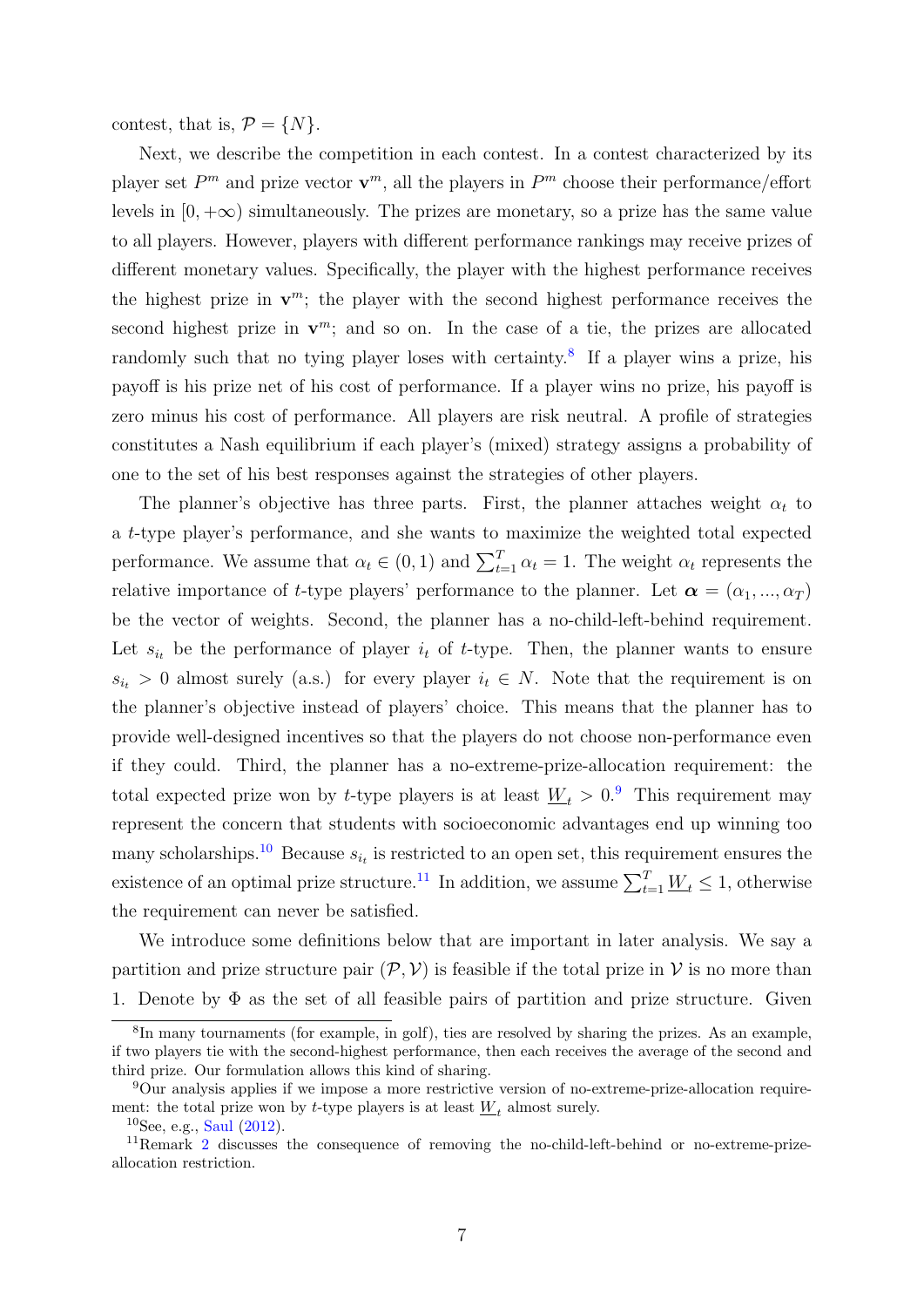any feasible  $(\mathcal{P}, \mathcal{V})$ , let  $\mathbb{E}[s_{i_t}]$  be the expected performance of player  $i_t$  of t-type in an equilibrium. Define a correspondence  $\Pi : \Phi \to 2^{\mathbb{R}_+}$  such that

$$
\Pi(\mathcal{P}, \mathcal{V}) = \left\{ \sum_{t=1}^{T} \left( \alpha_t \sum_{i_t=1}^{n_t} \mathbb{E}[s_{i_t}] \right) \right\}
$$

where  $2^{\mathbb{R}_+}$  is the power set of  $\mathbb{R}_+$ . Note that  $\Pi(\mathcal{P}, \mathcal{V})$  may contain multiple values if there are multiple equilibria. We say  $(\mathcal{P}^*, \mathcal{V}^*)$  maximizes  $\Pi(\mathcal{P}, \mathcal{V})$  if inf $\Pi(\mathcal{P}^*, \mathcal{V}^*) \geq$ sup  $\Pi(\mathcal{P}, \mathcal{V})$  for any other feasible  $(\mathcal{P}, \mathcal{V})$ , where the infimum and supremum are taken over the multiple values in  $\Pi(\mathcal{P}^*, \mathcal{V}^*)$  or  $\Pi(\mathcal{P}, \mathcal{V})$ .

The planner chooses partition  $P$  and prize structure  $V$  to maximize the weighted total expected performance subject to the no-child-left-behind and no-extreme-prize-allocation requirements. Therefore, her problem is

<span id="page-7-1"></span>
$$
\max_{(\mathcal{P}, \mathcal{V}) \in \Phi} \Pi(\mathcal{P}, \mathcal{V}) \tag{1}
$$

s.t. 
$$
s_{i_t} > 0
$$
 a.s. for every  $i_t \in N$  in any equilibrium 
$$
(2)
$$

$$
W_t \ge \underline{W}_t \text{ for every } t \text{ in any equilibrium} \tag{3}
$$

where  $W_t$  is the total expected winnings of the t-type players. Any violation of restriction [\(2\)](#page-7-1) or [\(3\)](#page-7-1) is unacceptable to the planner. We say  $(\mathcal{P}^*, \mathcal{V}^*)$  is optimal if  $(\mathcal{P}^*, \mathcal{V}^*)$  maximizes  $\Pi(\mathcal{P}, \mathcal{V})$  subject to [\(2\)](#page-7-1) and [\(3\)](#page-7-1).

# <span id="page-7-0"></span>3 Optimal Grouping

If a contest has only one player, his equilibrium performance level must be zero, which violates [\(2\)](#page-7-1). Therefore, we only need to consider contests with at least two players. The planner is said to separate the players if each contest contains players of the same type. Otherwise, we say the planner mixes the players. In order to separate the players, the planner cannot have fewer than  $T$  contests, but she can have more than  $T$  by splitting a larger contest into smaller ones. The main result of this paper is as follows.

<span id="page-7-2"></span>**Proposition 1** Given any weights and the no-child-left-behind requirement, the weighted total expected performance is maximized only if the players are separated.

<span id="page-7-3"></span>In the remainder of this section, we first prove Proposition [1](#page-7-2) through a sequence of lemmas, then specify the associated optimal prize structures in Proposition [2.](#page-12-0) The lemma below ensures equilibrium existence.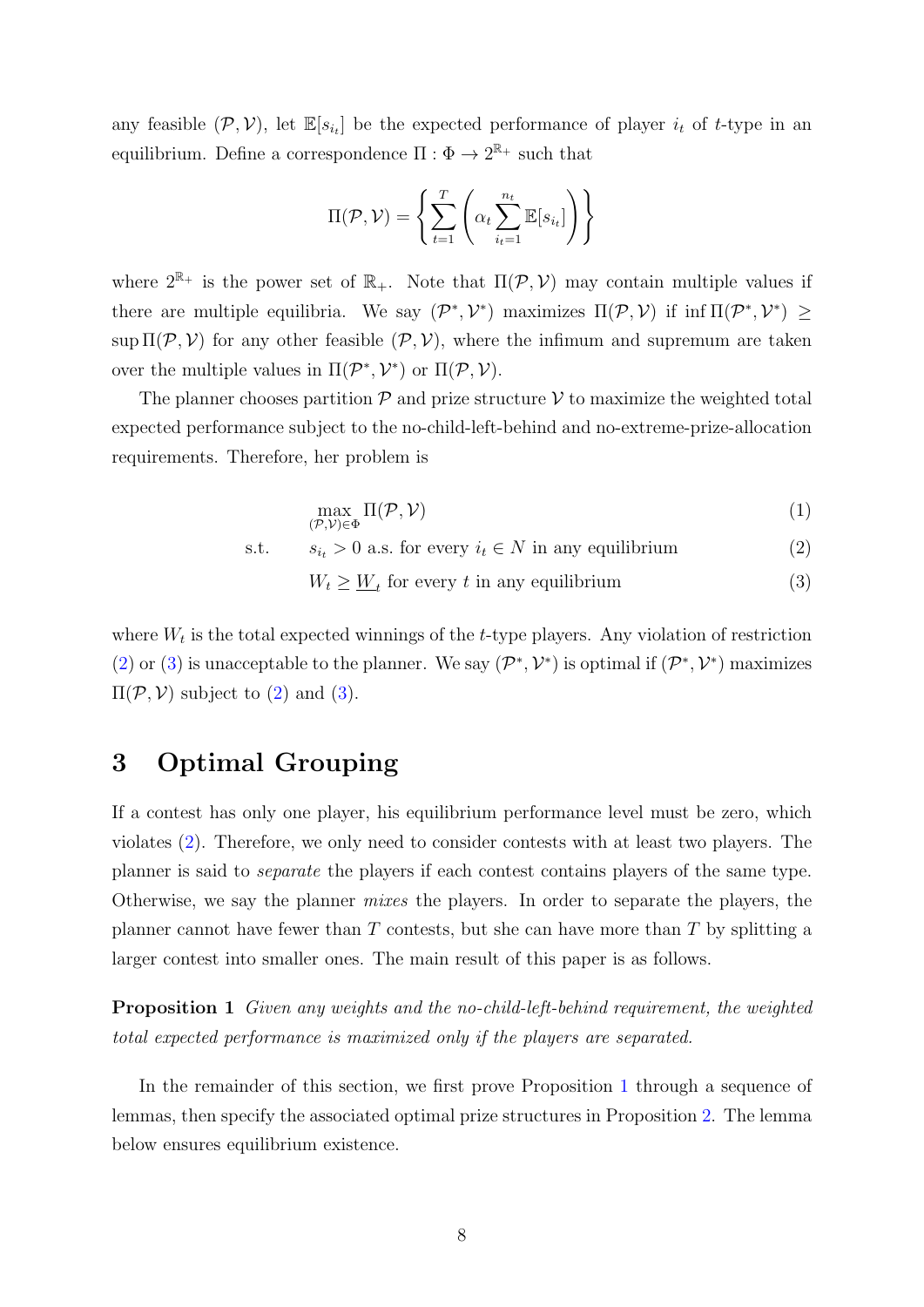**Lemma 1** In each contest, there exists no Nash equilibrium in pure strategies, but there exists a Nash equilibrium in mixed strategies.

[Siegel](#page-21-1) [\(2010\)](#page-21-1) establishes equilibrium existence for contests with homogeneous prizes, and his proof is readily adapted to prove the above lemma, so we omit its proof. Because of the mixed strategies in an equilibrium, we always discuss a player's expected payoff instead of his payoff. Therefore, we simply say "payoff" below instead of "expected payoff".

One of the challenges is that there may be multiple equilibria in a contest. Our method overcomes this challenge by relying on properties true for all equilibria. Lemmas [2-](#page-8-0)[5](#page-9-0) below present four such properties. Lemma [2](#page-8-0) characterizes a property of atoms in one's mixed strategy, then we use this property to prove Lemma [3.](#page-8-1)

<span id="page-8-0"></span>Lemma 2 Suppose a player has an atom at performance level s in an equilibrium, that is, he chooses s with strictly positive probability. Then, he receives the lowest prize in the contest with certainty by choosing this performance level.

The proof is in the appendix. Before discussing the next equilibrium property, we need to introduce some notation. Consider a contest with a player set  $P<sup>m</sup>$  and a prize vector  $\mathbf{v}^m$ . We use a cumulative distribution function  $G_i^m : [0, +\infty) \to [0, 1]$  to represent player *i*'s strategy in an equilibrium. If  $G_i^m$  assigns probability 1 to a single performance level  $s_i$ , it represents a pure strategy  $s_i$ . A strategy's support is the smallest closed set that receives probability 1 according to the strategy. Let  $\bar{s}_i^m$  be the highest performance in the support of  $G_i^m$ . In the contest, given other players' strategies  $\mathbf{G}_{-i}^m \equiv (G_j^m)_{j \in P^m \setminus \{i\}},$ player *i*'s expected value of prizes by choosing  $s_i$  is denoted as  $W(\mathbf{G}_{-i}^m(s_i), \mathbf{v}^m)$ , which is also referred to as his expected winnings. The lemma below provides a property of the expected winnings that is useful to prove our main result.

<span id="page-8-1"></span>**Lemma 3** Consider a contest with a player set  $P^m$  and a prize vector  $\mathbf{v}^m$ , in which not all the prizes are identical. Then, in any equilibrium,

<span id="page-8-2"></span>
$$
W(\mathbf{G}_{-i}^{m}(\bar{s}_{j}^{m}), \mathbf{v}^{m}) \ge W(\mathbf{G}_{-j}^{m}(\bar{s}_{j}^{m}), \mathbf{v}^{m})
$$
\n
$$
\tag{4}
$$

**Proof.** There are two possibilities. First, suppose  $\bar{s}_j^m = 0$ . It means player j chooses non-performance with probability 1, then Lemma [2](#page-8-0) implies that player  $j$  receives the lowest prize with certainty. Hence,  $W(\mathbf{G}_{-i}^m(\bar{s}_j^m), \mathbf{v}^m)$  cannot be lower than j's expected winnings in the equilibrium. That is, inequality [\(4\)](#page-8-2) holds.

Second, suppose  $\bar{s}_j^m > 0$ . Lemma [2](#page-8-0) implies that no player chooses  $\bar{s}_j^m$  with positive probability in the equilibrium. Therefore, if player i chooses performance  $\bar{s}_j^m$ , his performance is higher than j's with certainty, i.e., by choosing  $\bar{s}_j^m$  player i beats j for sure.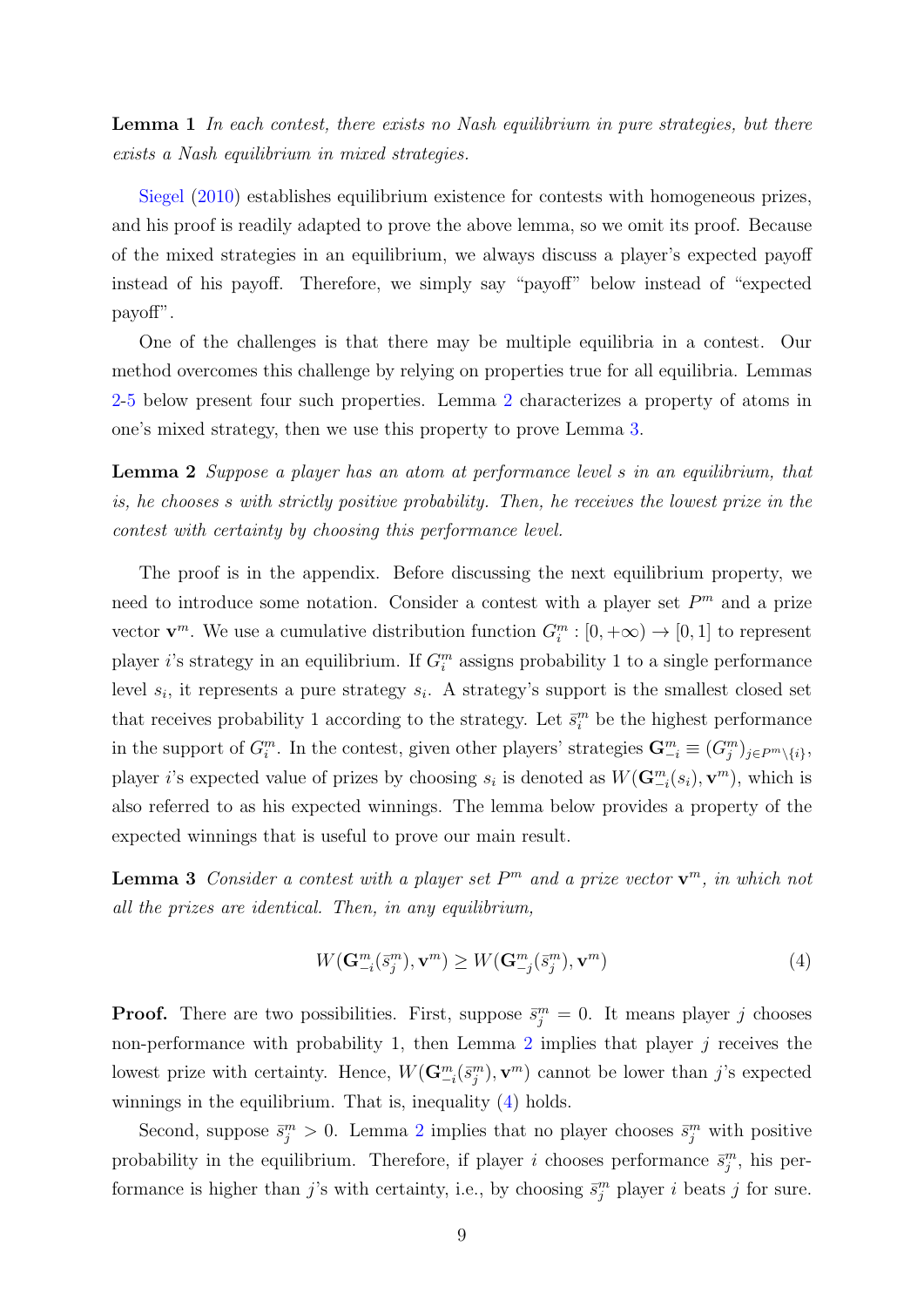In addition, they face the same competition from the other players. Hence, player is expected winnings by choosing  $\bar{s}_j^m$  are no less than j's expected winnings by choosing  $\bar{s}_j^m$ . That is, inequality [\(4\)](#page-8-2) holds.  $\blacksquare$ 

[Hillman and Riley](#page-20-2) [\(1989\)](#page-20-2) show that if players are identical, the competition in an all-pay auction is so intense that each player receives zero payoff. The following lemma generalizes the insight to any prize structure. Since a similar result is established by [Barut and Kovenock](#page-19-8) [\(1998\)](#page-19-8), we omit the proof here.

<span id="page-9-2"></span>Lemma 4 If all the players in a contest are identical, each player's payoff in any equilibrium is the value of the lowest prize. Moreover, if all the prizes except the lowest are positive, there is a unique equilibrium and the equilibrium is symmetric.

Hillman and Riley also show that if the players are not identical, the highest ability participant may have positive rent. However, this insight may not hold in some contests. Example [1](#page-9-1) below illustrates such a contest.

<span id="page-9-1"></span>Example 1 Consider a contest in which four players compete for a prize of value 1. The players' marginal costs are  $c_1 = 1, c_2 = 1, c_3 = 2, c_4 = 2$ , so the contest has mixed players but some participants are identical. The contest has a unique equilibrium, in which players 1 and 2 uses strategies  $G_1(s) = G_2(s) = s$  and players 3 and 4 choose pure strategies  $s_3 = s_4 = 0$ . All four players have zero equilibrium payoffs.

Note that players 3 and 4 choose non-performance, so the no-child-left-behind requirement is violated. This is because the contest has only one prize. As we show in Proposition [2](#page-12-0) below, multiple prizes are important for optimal prize structures.

The result below provides a condition under which the property of positive rent holds in contests with any composition of ability types.

<span id="page-9-0"></span>Lemma 5 Consider a contest in which not all players have the same type and not all prizes have the same value. Then, in any equilibrium, in which each player's performance is positive a.s., at least one player's payoff is higher than the lowest prize.

**Proof.** Suppose players i and j have different costs, with  $c_i > c_j$ . Since the payoffs cannot be lower than the lowest prize, it is sufficient to show that players  $i$  and  $j$  have different payoffs. Assume otherwise that  $u_i = u_j$ , where  $u_i$  and  $u_j$  are i and j's payoffs in an equilibrium. In the equilibrium, if every player's performance is positive a.s., then the highest performance in the support of i's strategy is positive, i.e.,  $\bar{s}_i > 0$ . According to Lemma [3,](#page-8-1) player j's expected winnings at  $\bar{s}_i$  are no lower than i's at  $\bar{s}_i$ . Therefore, if player j deviates to  $\bar{s}_i > 0$ , his expected winnings are no lower than i's, but his cost is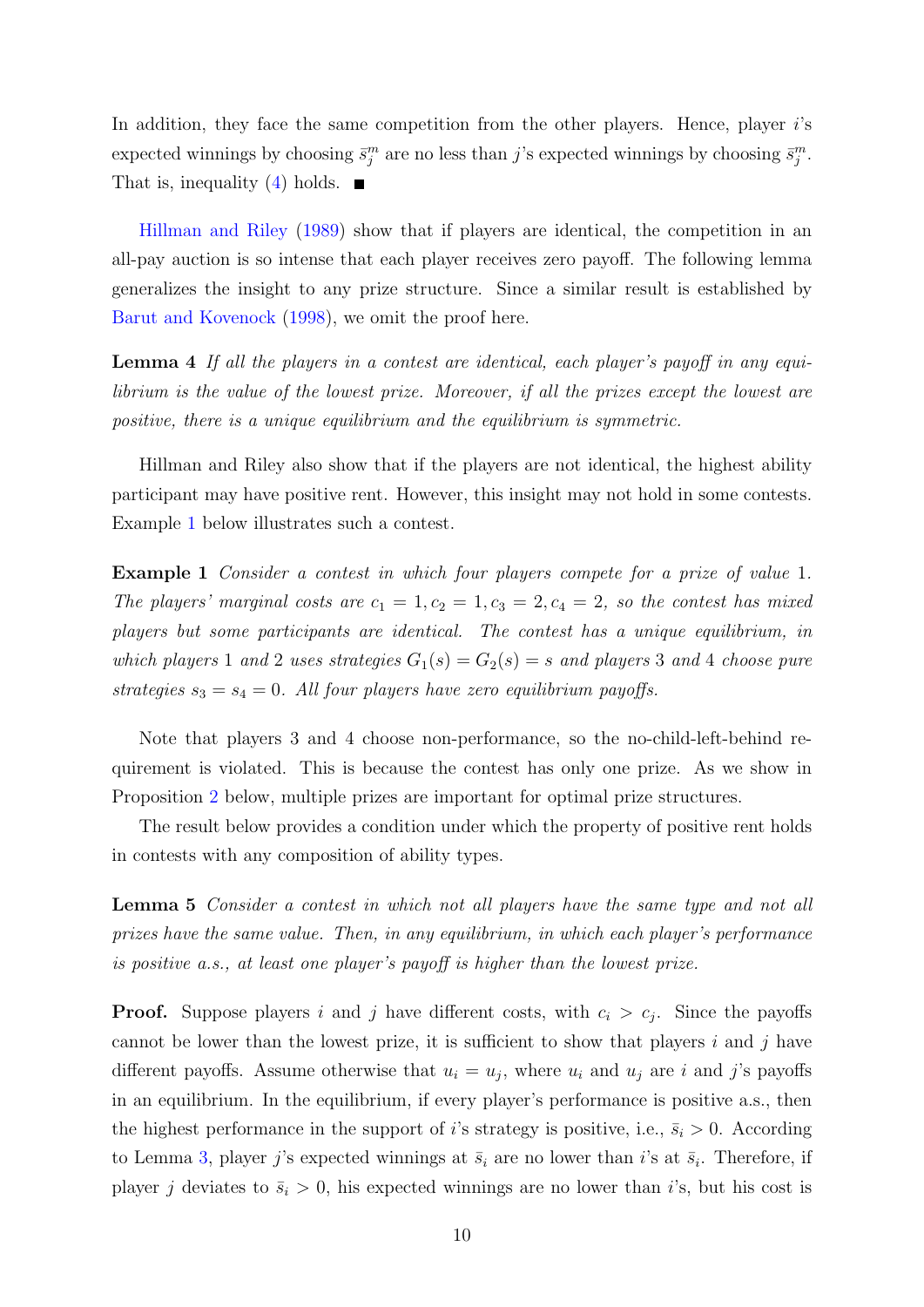lower than i's. Hence, the deviation results in a payoff of j that is higher than  $u_i$ . This is a contradiction because i and j have the same payoff by assumption.  $\blacksquare$ 

Next, we proceed to prove Proposition [1.](#page-7-2) Given any equilibrium, denote by  $S_t \equiv$  $\sum_{i=1}^{n_t} \mathbb{E}[s_{i_t}]$  as the total expected equilibrium performance of all *t*-type players. Intuitively, for any  $(\mathcal{P}, \mathcal{V})$  that mixes players and satisfies [\(2\)](#page-7-1) and [\(3\)](#page-7-1), we first introduce another pair  $(\mathcal{P}', \mathcal{V}')$  that separates players and satisfies  $(2)$  and  $(3)$ . Then, we verify that the performance outcome  $(S_1, ..., S_T)$  with mixed players is *dominated* by the outcome  $(S'_1, ..., S'_T)$  with separated players in the sense that  $S_t \leq S'_t$  for all t and  $S_t < S'_t$  for some t. This shows that separating is superior to mixing for any type-specific weights.

**Proof of Proposition 1.** Consider a partition and prize structure pair  $(\mathcal{P}, \mathcal{V})$  satisfying [\(2\)](#page-7-1) and [\(3\)](#page-7-1), where the players are mixed. Take an equilibrium in each contest. Since restriction [\(2\)](#page-7-1) is satisfied, we must have  $\mathbb{E}[s_{i_t}] > 0$  for any  $i_t$  in the equilibrium. Given the equilibria, let  $(S_1, ..., S_T)$  be the performance outcome,  $U_t$  be the t-type players' total payoff, and  $W_t$  be their total expected winnings. Requirement [\(3\)](#page-7-1) implies  $W_t \geq \underline{W}_t$ . For each player, his payoff equals his expected winnings minus the cost of his expected performance, so we have  $U_t = W_t - c_t S_t$ , or

<span id="page-10-0"></span>
$$
S_t = (W_t - U_t)/c_t \tag{5}
$$

Recall that [\(2\)](#page-7-1) is satisfied, so in each contest, not all prizes are identical. In addition, note that  $U_t$  is the total payoff when the players are mixed, so Lemma [5](#page-9-0) implies that  $U_t > 0$  for some t.

Consider another pair  $(\mathcal{P}', \mathcal{V}')$  such that  $\mathcal{P}'$  separates the players into T contests, so each contest contains all the players of a particular type. In addition, suppose  $\mathcal V'$  assigns prizes of total value  $W_t$  to the contests with t-type players and all the prizes except the lowest are positive. Notice that the total winnings of t-type players remains the same at  $W_t$ , so  $(\mathcal{P}', \mathcal{V}')$  satisfies requirement [\(3\)](#page-7-1). In addition, since all the players in a contest are identical and all the prizes except the lowest are positive, Lemma [4](#page-9-2) implies that the contest has a unique equilibrium and the equilibrium is symmetric. Thus,  $(\mathcal{P}', \mathcal{V}')$  also satisfies requirement [\(2\)](#page-7-1).

Recall that in  $\mathcal V'$ , the lowest prize is zero in every contest, so Lemma [4](#page-9-2) implies that all players have zero payoffs. Similar to [\(5\)](#page-10-0), in the unique equilibrium, the total expected performance of t-type players is  $S'_t = (W_t - 0)/c_t$ . Comparing to [\(5\)](#page-10-0), we obtain  $S'_t \geq S_t$ for all t. Recall that  $U_t > 0$  for some t, so  $S'_t > S_t$  for some t. Hence, the performance outcome  $(S'_1, ..., S'_T)$  dominates  $(S_1, S_2, ..., S_T)$ .

Hence, for any prize structure and any partition  $(\mathcal{P}, \mathcal{V})$  that satisfy requirement [\(2\)](#page-7-1) and [\(3\)](#page-7-1) and mix players, we find another partition and prize structure  $(\mathcal{P}', \mathcal{V}')$  such that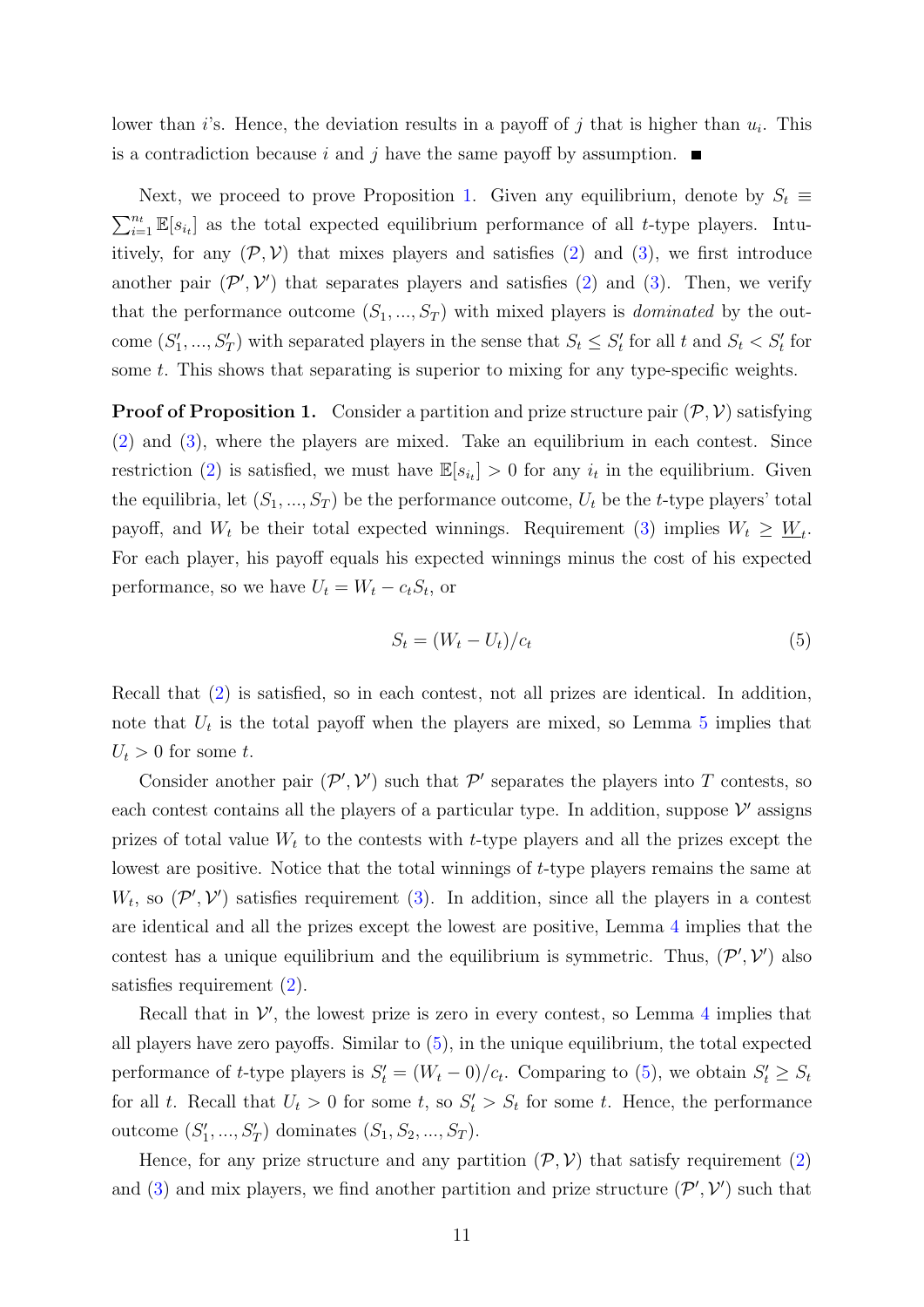requirement [\(2\)](#page-7-1) and [\(3\)](#page-7-1) are satisfied, the outcome is unique and the outcome dominates that associated with  $(\mathcal{P}, \mathcal{V})$ . As a result, the weighted total expected performance is never maximized if the players are mixed.  $\blacksquare$ 

Remark 1 Proposition [1](#page-7-2) is robust to small idiosyncratic shocks in the costs. Specifically, suppose player  $i_t$  of t-type has a marginal cost  $c_t + \varepsilon_{i_t} > 0$ , where  $\varepsilon_{i_t}$  represents the idiosyncratic shock and is commonly known. Then, there exists an  $\varepsilon > 0$  such that Proposition [1](#page-7-2) remains true if  $\max_{i \in N} |\varepsilon_{i}| < \varepsilon$ . See Proposition [7](#page-25-0) in the appendix.

<span id="page-11-0"></span>**Remark 2** If the planner does not have the no-child-left-behind requirement  $s_{i_t} > 0$  a.s., then separating becomes weakly better than mixing. Specifically, the maximum weighted total expected performance can be achieved if the players are separated, and it may also be achieved if players are mixed. See Example [2.](#page-12-1) We can also obtain Proposition [1](#page-7-2) if we replace the no-child-left-behind requirement by an assumption that each contest contains distinct prizes, which means that the planner has to award higher performance with a higher prize.

According to Proposition [1,](#page-7-2) it is never optimal to assign only one player to a contest or to have a contest containing all the players. It is also worth mentioning that there is more than one way to separate the players. For instance, suppose there are two  $H$ -type players and four L-type players. The planner can separate the players in two ways. She can have two contests with all the  $H$ -type players in one and all the  $L$ -type players in the other. Alternatively, she can have one contest with all the H-type players and two other identical contests, each with two L-type players. Proposition [2](#page-12-0) below implies that the optimal performance outcome remains the same across the different ways of separating.

Now let us consider the optimal prize structure. As a result of Proposition [1,](#page-7-2) we only need to find the optimal prizes for separated players. According to Lemma [4,](#page-9-2) if we transfer value from the lowest prize to the higher prizes in a contest, the total payoff in the contest decreases, therefore the total expected performance increases because of [\(5\)](#page-10-0). Hence, the optimal lowest prize should be zero in every contest, then all players should have zero payoffs. Therefore, equation [\(5\)](#page-10-0) implies that the total expected performance of t-type players is  $V_t/c_t$ , where  $V_t$  is the total value of prizes in the contests containing t-type players. Note that, if the players are separated, the distribution of prize money within a contest has no effect on the total expected performance in the contest as long as all the prizes except the lowest remain positive.<sup>[12](#page-11-1)</sup> As a result, the planner's problem

<span id="page-11-1"></span><sup>&</sup>lt;sup>12</sup>In different setups where the participants' costs are private information, allocation of prizes would affect the equilibrium performance. See, for example, [Moldovanu et al.](#page-20-10) [\(2007\)](#page-20-10) and [Liu et al.](#page-20-12) [\(2018\)](#page-20-12).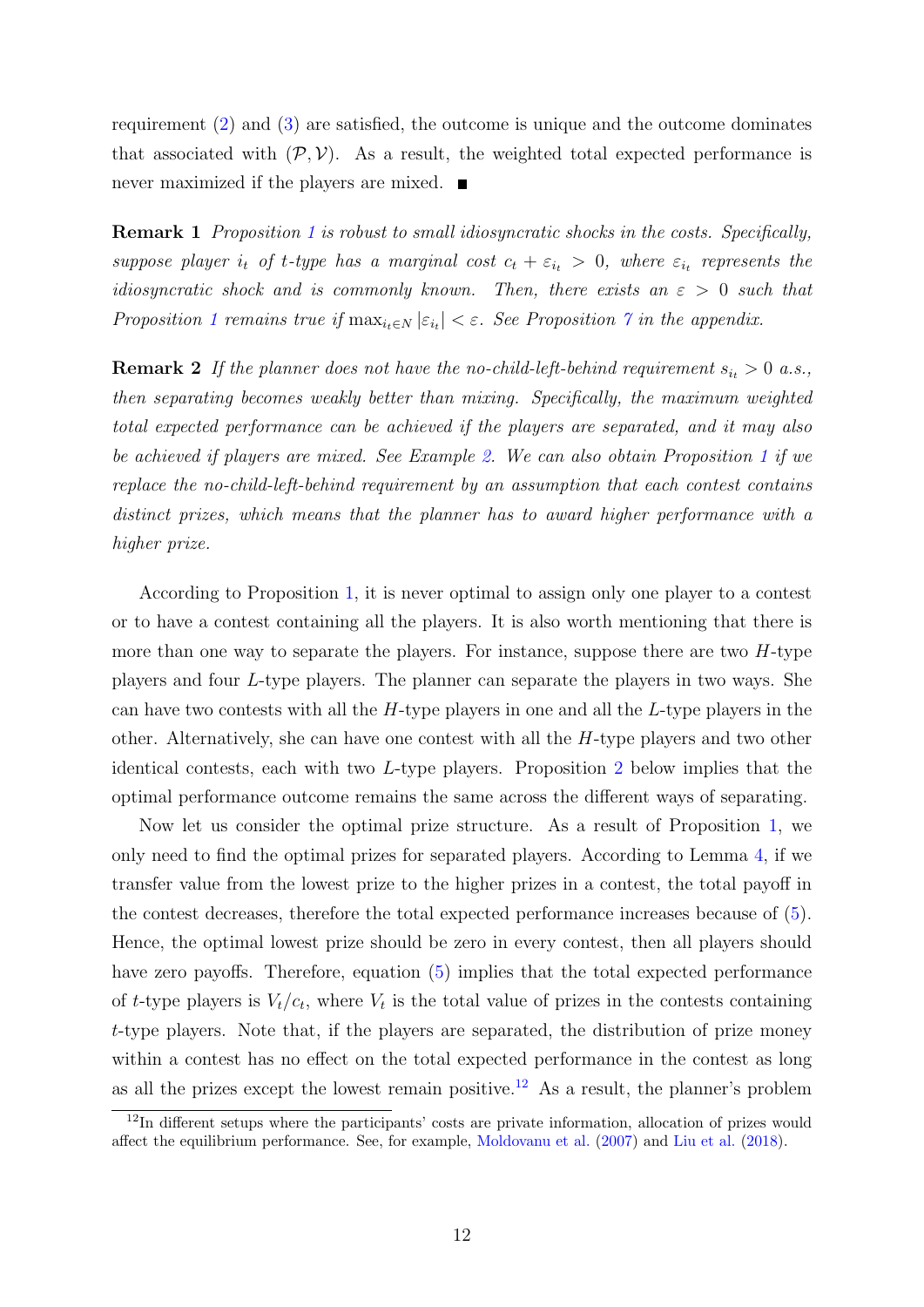[\(1\)](#page-7-1) becomes a linear programming problem

<span id="page-12-2"></span>
$$
\max_{V_1,\dots,V_T} \sum_{t} (\alpha_t V_t/c_t)
$$
\n
$$
\text{s.t.} \sum_{t} V_t = 1
$$
\n
$$
V_t \ge \underline{W}_t \text{ for every } t
$$
\n(6)

If  $\alpha_t/c_t < \alpha_{t'}/c_{t'}$  for some  $t' \neq t$ , it is optimal to minimize  $V_t$ , so  $V_t = \underline{W}_t$ . Based on the analysis above, the proposition below characterizes the optimal prize structures that solve the planner's problem.

<span id="page-12-0"></span>Proposition 2 A prize structure is optimal for separated players if and only if both of the following conditions hold: i) all the prizes except the lowest are positive in each contest, ii) the total value of prizes in the contests of t-type players is  $V_t = \underline{W}_t$  if  $\alpha_t/c_t < \alpha_{t}/c_{t'}$ for some  $t' \neq t$ .

Remark 3 A single prize, as in an all-pay auction, is not optimal if a contest contains more than two players. For instance, if there are three H-type players and two L-type players, the only way to separate them is grouping all the H-type players in one contest and both L-type players in another. Then, if we assign a single prize in the contest with three H-type players, there exists an equilibrium in which a H-type player chooses non-performance. Therefore, the no-child-left-behind requirement is violated.

Recall that a performance outcome  $(S_1, ..., S_T)$  specifies the total expected performance for types  $t = 1, ..., T$ . There may be multiple optimal prize structures, but they all result in the same performance outcome. Moreover, according the proof of Proposition [1,](#page-7-2) given an optimal prize structure and separated players, there is a unique equilibrium in each contest. Therefore, there is a unique performance outcome associated with all optimal prize structures.

So far, we have demonstrated that for separating to be optimal, it should be accompanied with associated optimal prize structures. The share of the budget that is used to motivate the players of t-type is weakly increasing in the weight  $\alpha_t$ . If the planner cannot choose the prizes freely, mixing could actually be better than separating. See, for example, Proposition 10 of [Xiao](#page-21-2) [\(2016\)](#page-21-2).

If the planner does not have the restriction of  $s_{i_t} > 0$  almost surely, separating becomes weakly better than mixing, which is illustrated in Example [2.](#page-12-1)

<span id="page-12-1"></span>**Example 2** Suppose there are two players with  $c_1$  and two with  $c_2$ , where  $c_1 < c_2$ . We also assume  $\alpha_1 = \alpha_2$ , so the planner wants to maximize the total expected performance.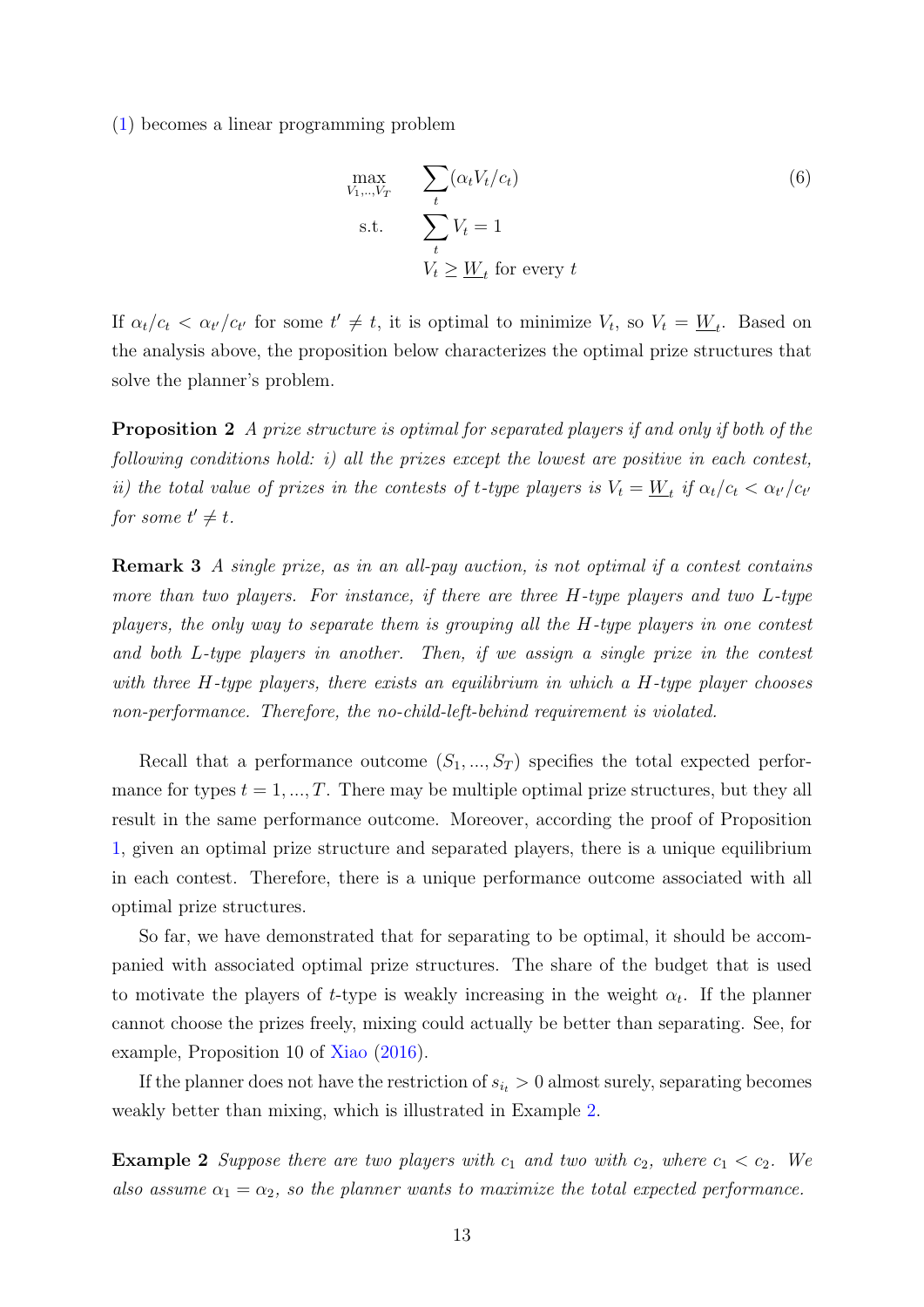If we put the two players with  $c_1$  in one contest and the other two in another contest, and if we allocate all the budget to a single prize in the contest with marginal cost  $c_1$ , the weighted total expected performance is maximized. Moreover, both players with  $c_2$ choose non-performance. However, the total expected performance can also be maximized by mixing the players. If we put all the players in one contest and allocate the budget to a single prize, the two players with  $c_1$  compete for the prize, and the other two choose non-performance. Therefore, even if the players are assigned to the same contest, they compete as if they are separated. As a result, the total expected performance is also maximized if the players are mixed.

### <span id="page-13-0"></span>4 Performance Spillovers

Spillovers are generally difficult to analyze, especially for asymmetric players.<sup>[13](#page-13-1)</sup> Here, we follow the literature of aggregate games to introduce additively separable spillovers. More precisely, consider a contest with a set of players  $P^m$  and a vector of prizes  $\mathbf{v}^m$ . Let  $\mathbf{s}^m = (s_j^m)_{j \in P^m}$  be a vector of performance levels. If a player *i*'s performance  $s_i^m$  is the kth highest in  $\mathbf{s}^m$ , his payoff is  $u_i(\mathbf{s}^m) = v_k^m - (c_i s_i^m - \mu_i \sum_{j \neq i} s_j^m)$ , where player j's performance reduces player *i*'s cost of performance by  $\mu_i s_j^m$ . Notice that a special case is  $u_i(\mathbf{s}^m) = v_k^m - c_i(s_i^m - \bar{s}^m)$ , where  $\bar{s}^m$  is the average performance. This special case is an aggregate game with linear structure. Linear models with aggregate performance are widely used in empirical studies of spillovers in innovation (e.g. [Audretsch and Feldman](#page-19-9) [1996\)](#page-19-9), workplaces (e.g. [Mas and Moretti](#page-20-13) [2009\)](#page-20-13) and education (e.g. [Angrist](#page-19-10) [2014\)](#page-19-10). [Ace](#page-19-11)[moglu and Jensen](#page-19-11) [\(2013\)](#page-19-11) provide a theoretic study on spillovers through the average or aggregate action in more general competitions.

We assume  $\mu_i \geq 0$  for all i, so a player's higher performance does not make another's performance more costly. In addition, we assume  $\mu_i$  is type-specific. That is, if a player i is of t-type, then  $\mu_i = \mu_t$ . We refer to  $\mu = (\mu_1, ..., \mu_T)$  as the levels of performance spillovers. The parameter  $\mu_t$  measures how strongly the other players' performance affect a t-type player, and it may be different across types. For example, if  $\mu_L > \mu_H = 0$ , the  $L$ -type players' performance does not affect the  $H$ -type players' performance cost, but the  $H$ -type players' performance makes the  $L$ -type players' performance less costly. If  $\mu_t = 0$  for all t, then the setup reduces to that in Section [2.](#page-5-0)

<span id="page-13-2"></span>The following example demonstrates how the spillovers change the equilibrium in a contest.

Example 3 Consider contest with a prize of value 1 and two players with marginal costs  $c_1 = 1$  and  $c_2 = 2$ . In the case of winning, the payoff is  $u_i = 1 - c_i s_i + \mu s_j$  for player i.

<span id="page-13-1"></span><sup>&</sup>lt;sup>13</sup>See [Baye et al.](#page-19-12)  $(2012)$  for the case of symmetric players.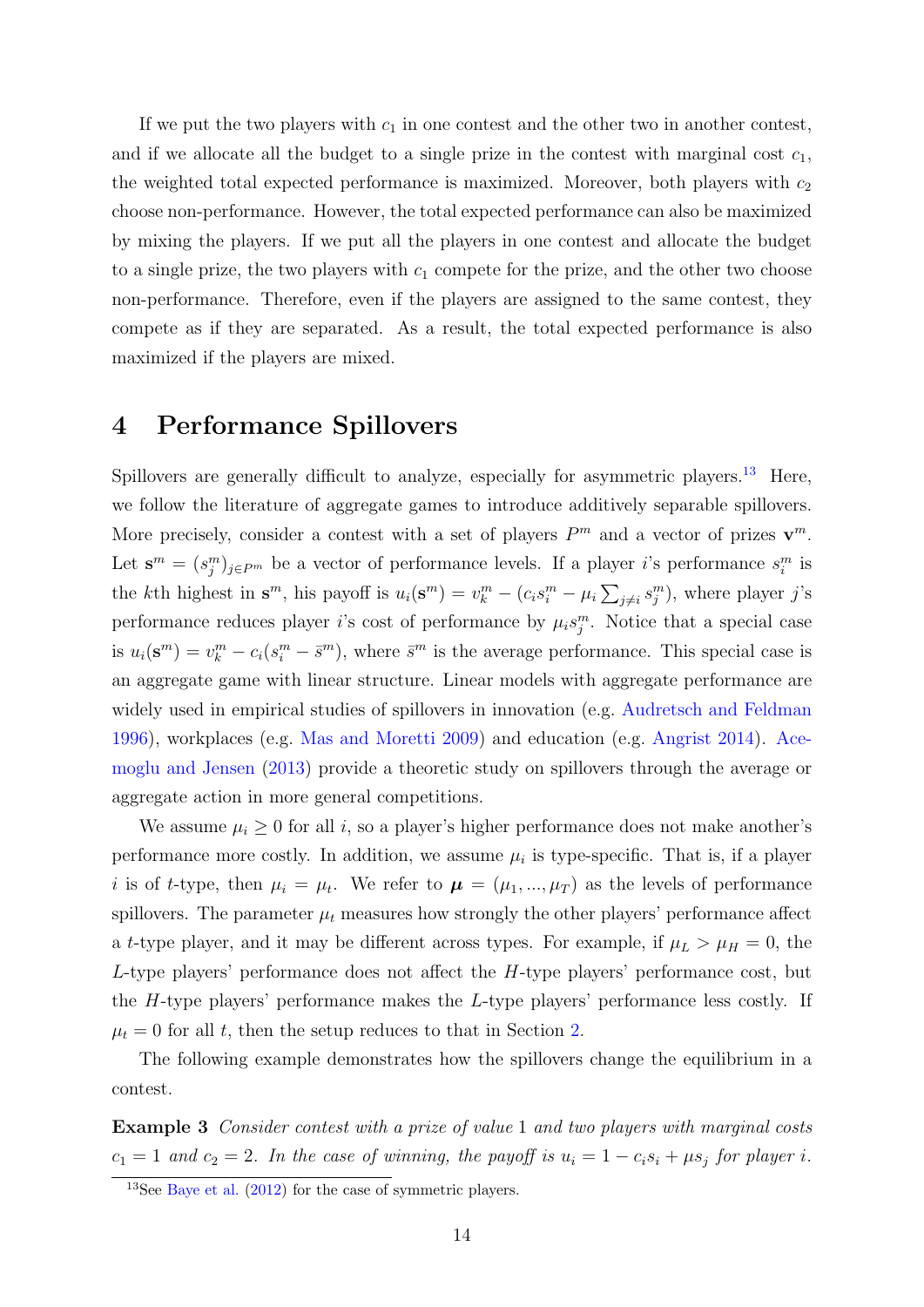The equilibrium strategies are  $G_1(s_1) = 2s_1$  for player 1 and  $G_2(s_2) = 1/2 + s_2$  for player 2, which are independent of spillover parameter  $\mu$ . In contrast, the equilibrium payoffs are  $u_1 = 1/2 + \mu/8$  for player 1 and  $u_2 = \mu/4$  for player 2, which are increasing in  $\mu$ . This is because one player's payoff may come from others' performance.

It seems convenient that the equilibrium strategies do not change after the introduction of spillovers. However, even in the case of no spillovers, we do not know the equilibrium strategies or the number of equilibria in general. Our approach relies on equilibrium payoffs, but the payoffs differ from the case without spillovers as Example [3](#page-13-2) illustrates. Specifically, the properties on equilibrium payoffs in Lemmas [4](#page-9-2) and [5](#page-9-0) no longer hold. Despite these differences, we generalize below the results in Propositions [1](#page-7-2) and [2](#page-12-0) to the case with spillovers.

The following lemma is a counterpart of Lemma [1](#page-7-3) and establishes equilibrium existence.

### Lemma 6 In each contest with performance spillovers, there exists no Nash equilibrium in pure strategies, but there exists a Nash equilibrium in mixed strategies.

**Proof.** Consider a contest with a player set  $P^m$  and prize vector  $\mathbf{v}^m$ . If there are no spillovers, Lemma [1](#page-7-3) implies that there is an equilibrium in mixed strategies. Denote the equilibrium as  $\mathbb{G}^m$ . Given others' strategies in this equilibrium, player i's payoff from choosing  $s_i$  is  $W(\mathbf{G}_{-i}^m(s_i), \mathbf{v}^m) - c_i s_i$ . Consider a different contest with the same players and prizes but with spillovers. In this contest, given others' strategies  $\mathbf{G}^m_{-i}$ , player i's payoff from choosing  $s_i$  becomes  $W(\mathbf{G}_{-i}^m(s_i), \mathbf{v}^m) - c_i s_i + \mu_i \sum_{j \neq i} \mathbb{E}[s_j]$ , where  $\mathbb{E}[s_j]$  is player j's expected performance given his mixed strategy  $G_j^m$ . Notice that because of the spillovers, a player's payoff increases by  $\mu_i \sum_{j \neq i} \mathbb{E}[s_j]$ , which is independent of his performance. Thus,  $G<sup>m</sup>$  is also an equilibrium in the contest with spillovers. Therefore, an equilibrium in the contest without spillovers is also an equilibrium in the contest with spillovers. The converse is also true by the same argument. Hence, fix the player set  $P<sup>m</sup>$ and prize vector  $\mathbf{v}^m$ , a strategy profile is an equilibrium in the contest with spillovers if and only if it is an equilibrium in the contest without spillovers. Hence, we establish a strategic equivalence between the two contests.

Due to the strategic equivalence, Lemma [1](#page-7-3) also ensures equilibrium existence in the presence of spillovers. We prove below that the contest with spillovers has no equilibria in pure strategies. Suppose otherwise that there is an equilibrium in pure strategies. Then, according to the strategic equivalence, the pure strategy equilibrium in the contest with spillovers remains an equilibrium in the contest without spillovers. This contradicts Lemma [1.](#page-7-3)  $\blacksquare$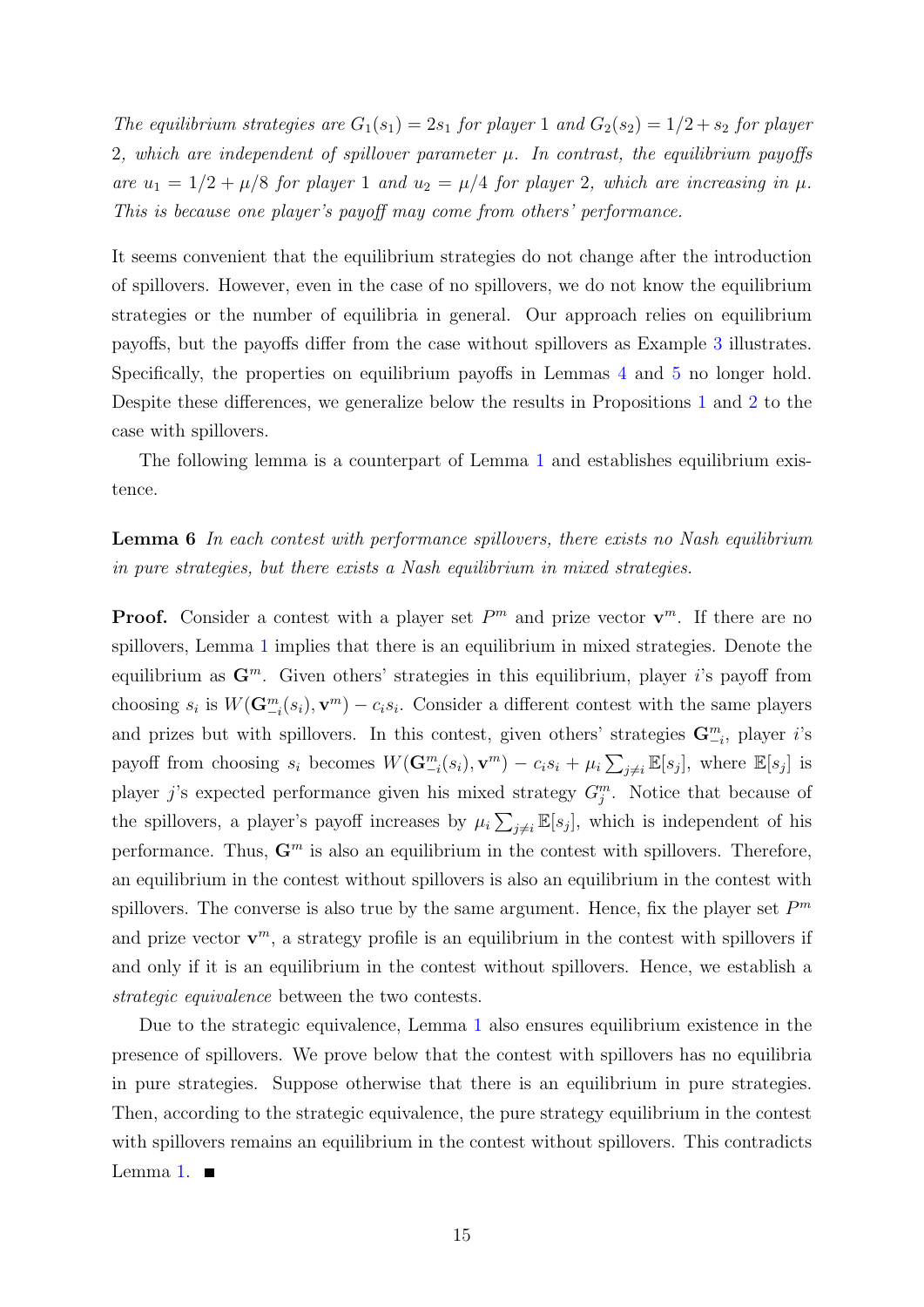As a result of the strategic equivalence established above, Lemmas [2-](#page-8-0)[3](#page-8-1) remain true in contests with spillovers, otherwise, in a contest without spillovers, there is an equilibrium violating Lemma [2](#page-8-0) or [3.](#page-8-1) For consideration of space, we omit the proofs for the lemmas' generalization.

Because a player can benefit from others' performance in the presence of spillovers, Lemmas [4](#page-9-2) and [5](#page-9-0) no longer hold. Instead, we obtain Lemmas [7](#page-15-1) and [8,](#page-15-2) which serve similar roles of Lemmas [4](#page-9-2) and [5](#page-9-0) in the proof of Proposition [1.](#page-7-2) Consider a contest  $(P^m, \mathbf{v}^m)$  with a player set  $P^m$  and prize vector  $\mathbf{v}^m$ . Let  $\underline{v}^m$  be the lowest prize in  $\mathbf{v}^m$  and  $|P^m|$  be the number of players in the contest. Moreover, given any equilibrium in the contest, denote the total expected performance as  $S<sup>m</sup>$  and the total value of prizes as  $V<sup>m</sup>$ .

<span id="page-15-1"></span>**Lemma 7** Consider a contest  $(P^m, \mathbf{v}^m)$  with spillovers. If all the players in the contest are of t-type, then  $S^m = (V^m - \underline{v}^m | P^m|)/c_t$  in any equilibrium.

The omitted proofs in this section are in the appendix. Note that, with spillovers, the equilibrium payoff is  $u_t = \underline{v}^m + \mu_t \sum_{j \neq i} \mathbb{E}[s_j]$  in contrast to the payoffs  $u_t = \underline{v}^m$  in Lemma [4.](#page-9-2) However, Lemma [7](#page-15-1) shows that  $S^m = (V^m - \underline{v}^m | P^m|)/c_t$ , which is also implied by Lemma [4,](#page-9-2) remains true here. The lemma below generalizes Lemma [5](#page-9-0) to the case of spillovers.

<span id="page-15-2"></span>**Lemma 8** Consider a contest  $(P^m, \mathbf{v}^m)$  with spillovers. If not all the players are of the same type and not all the prizes are of the same value, then in any equilibrium,  $u_i \geq \underline{v}^m + \mu_i \sum_{j \neq i} \mathbb{E}[s_j]$  for all players, and the inequality is strict for at least one player.

<span id="page-15-3"></span>Notice that if  $\mu_i = 0$  for all players, there are no spillovers and the above lemma reduces to Lemma [5.](#page-9-0) Given the above lemmas, we can present the main result in this section, which generalizes Proposition [1](#page-7-2) to the case of spillovers.

**Proposition 3** Given any weights  $\alpha$  and any levels of performance spillovers  $\mu$ , the weighted total expected performance is maximized only if the players are separated.

Due to the strategic equivalence, Proposition [2](#page-12-0) also characterizes the optimal prize structures in the case of spillovers.

### <span id="page-15-0"></span>5 Extensions

#### 5.1 Minimal Performance Requirements

In the previous sections, if  $\underline{W}_t$ , the minimum total prize won by t-type players, is close to zero, a t-type player's expected performance could also be close to zero. This section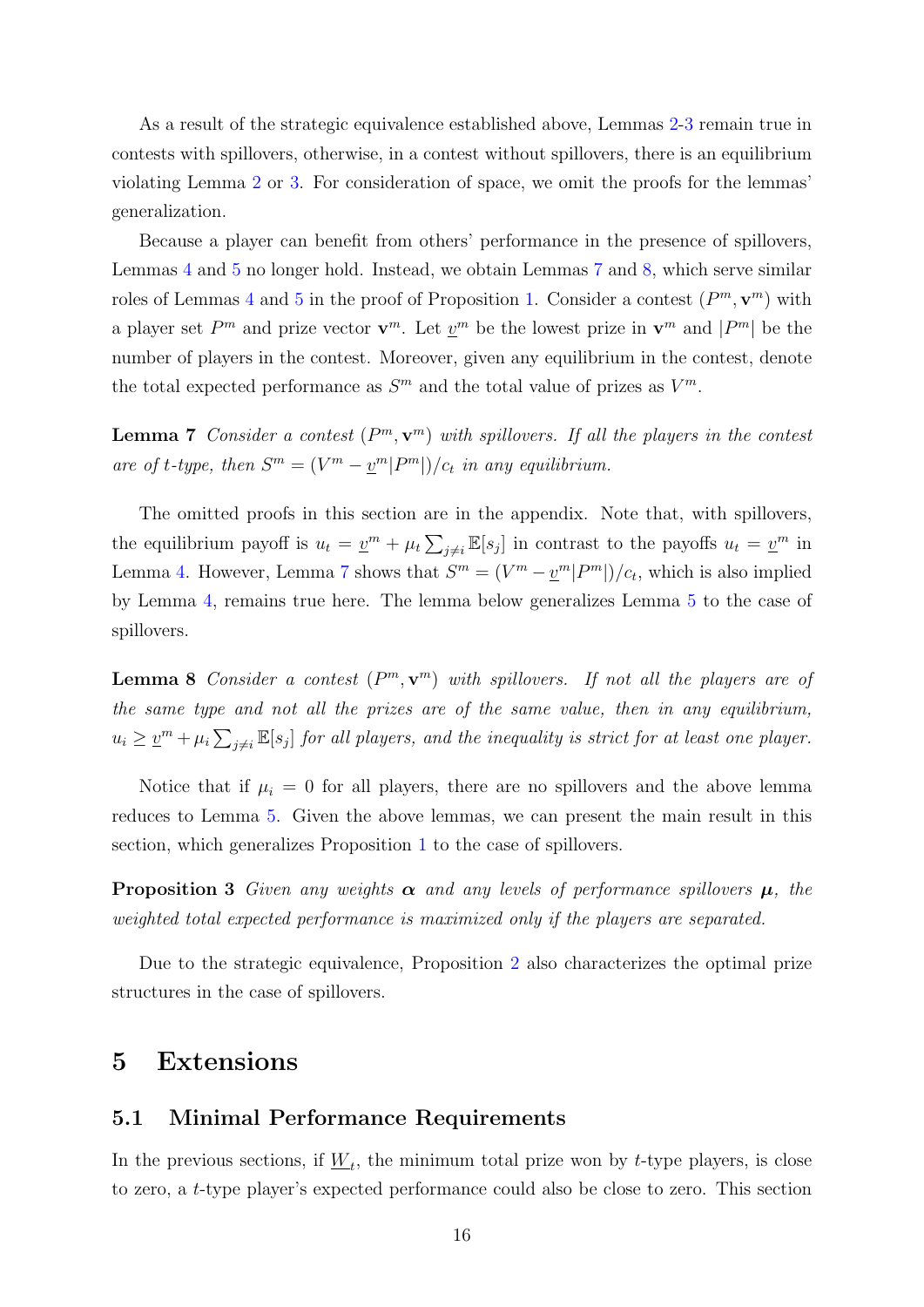considers an additional objective of the planner to avoid the small expected performance. In particular, we assume  $\underline{W}_t = 0$  and replace the no-child-left-behind requirement  $s_{i_t} > 0$ a.s. by  $\mathbb{E}[s_{i_t}] \geq r_t$  for some  $r_t > 0$ . That is, a *t*-type player's expected performance should be at least  $r_t > 0$  in any equilibrium. Note that  $r_1, ..., r_T$  need not be the same. As a result, the restrictions in [\(2\)](#page-7-1) and [\(3\)](#page-7-1) are replaced by  $\mathbb{E}[s_{i_t}] \geq r_t$  for  $i_t = 1, ..., n_t$ and  $t = 1, ..., T$ . If  $\sum_t n_t r_t / c_t > 1$ , the minimal levels for the expected performance can never be achieved, because the total cost of achieving the minimal levels exceeds the total value of the prizes. Therefore, we assume  $\sum_t n_t r_t/c_t \leq 1$ . The following result extends Proposition [1](#page-7-2) to accommodate the minimal requirements of performance.

Proposition 4 For any given weights and any minimal expected performance levels, the weighted total expected performance is maximized only if the players are separated.

The proof is similar to that of Proposition [1,](#page-7-2) so it is omitted. Now we consider the optimal prize structure. Problem in [\(6\)](#page-12-2) becomes

$$
\begin{aligned}\n\max_{V_1, \dots, V_T} & \sum_{t=1}^T \alpha_t V_t / c_t \\
\text{s.t.} & \sum_{t=1}^T V_t = 1 \\
& V_t / (c_t n_t) \ge r_t \text{ for every } t\n\end{aligned}
$$

If  $\alpha_t/c_t < \alpha_{t'}/c_{t'}$  for some  $t' \neq t$ , it is optimal to minimize  $V_t$ , so  $V_t = c_t n_t r_t$ , which is just enough to maintain the minimal performance requirement. In addition, we also need to ensure the minimal performance requirements for each individual player. Recall that Lemma [4](#page-9-2) implies each player in a contest of identical players exhibits the same expected performance. Therefore, in order to ensure the minimal performance requirements are met, the per capita prize should be at least  $c_t r_t$  in each contest containing t-type players. Based on the analysis above, the proposition below characterizes the optimal prize structures that solve the planner's problem.

Proposition 5 A prize structure is optimal for separated players if and only if all of the following conditions hold: i) all the prizes except the lowest are positive in each contest, ii) the total value of prizes in all the contests of t-type players is  $V_t = c_t n_t r_t$  if  $\alpha_t/c_t < \alpha_{t}/c_{t'}$ for some  $t' \neq t$ , and iii) the total value of prizes in a contest containing  $k_t$  t-type players is at least  $c_t k_t r_t$ .

Remark 4 It is worth mentioning that, given the optimal partition and prize structure, the previous no-child-left-behind requirement is also satisfied.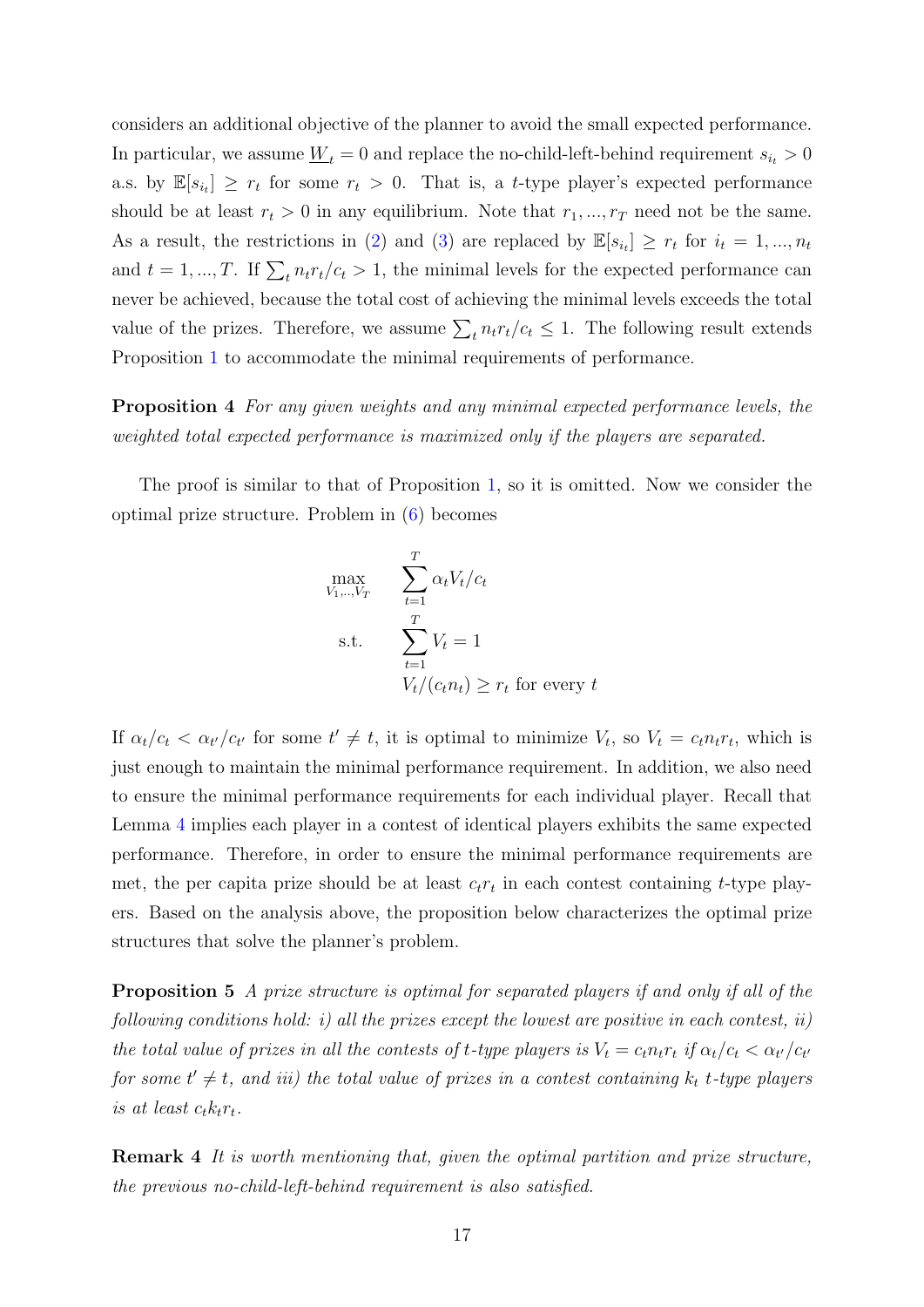#### <span id="page-17-0"></span>5.2 Distinct Abilities

This section relaxes the assumption  $n_t \geq 2$  and considers players with distinct marginal costs. In particular, suppose that there are four players with marginal costs  $0 < c_1 <$  $c_2 < c_3 < c_4$ . Moreover,  $\alpha_t = 1/4$  for  $t = 1, 2, 3$  and 4, which means the planner wants to maximize the total expected performance. Because it is never optimal to have one player in a contest, there are three ways to split the players into two contests:  $({1, 2}, {3, 4})$ ,  $({1, 3}, {2, 4})$  and  $({1, 4}, {2, 3})$ . Let  $v_{ij}$  be the prize in the contest of players  ${i, j}$ . For simpler analysis, we remove the no-child-left-behind and no-extreme-prize-allocation requirements, although the analysis is similar with these requirements. The following proposition characterizes the optimal partition and prize structure.

<span id="page-17-1"></span>**Proposition 6** Consider four players with marginal costs  $c_4 > c_3 > c_2 > c_1 > 0$ .

If  $\frac{c_2+c_3}{c_3^2} > \max\left(\frac{c_1+c_2}{c_2^2}\right)$  $\frac{+c_2}{c_2^2}, \frac{c_3+c_4}{c_4^2}$  $c_4^2$ ), the optimal partition is  $({1, 4}, {2, 3})$  and the optimal prize structure satisfies  $v_{14} = 0$  and  $v_{23} = 1$ .

If  $\frac{c_2+c_3}{c_3^2} < \max\left(\frac{c_1+c_2}{c_2^2}\right)$  $\frac{+c_2}{c_2^2}, \frac{c_3+c_4}{c_4^2}$  $c_4^2$ ), the optimal partition is  $({1, 2}, {3, 4})$  and the optimal prize structure satisfies  $v_{12} = 1$  if  $\frac{c_1+c_2}{c_2^2} > \frac{c_3+c_4}{c_4^2}$  $\frac{c_1+c_4}{c_4^2}$  and  $v_{34}=1$  if  $\frac{c_1+c_2}{c_2^2} < \frac{c_3+c_4}{c_4^2}$  $\frac{c_4^2}{c_4^2}$  .

The proof is in the appendix. The proposition implies that players with similar abilities should be grouped together, which may or may not be the same as separating the lower abilities from the higher abilities. To see why they may be the same, consider fixed  $c_1$  and  $c_4$ . If  $c_2$  converges to  $c_1$  and  $c_3$  converges to  $c_4$ , Proposition [6](#page-17-1) implies that the similar players should be grouped together:  $({1, 2}, {3, 4})$ , where the higher ability players are separated from the lower ability ones. In contrast, for fixed  $c_1$  and  $c_4$ , if  $c_2$ and  $c_3$  converge to  $(c_1 + c_4)/2$ , Proposition [6](#page-17-1) implies that it is optimal to assign players 2 and 3 into one contest and players 1 and 4 into another. Therefore, separating higher ability players from the lower ability ones is not optimal.

It would be an interesting extension to consider the optimal grouping problem for more than four players whose marginal costs are all different. As in Proposition [6,](#page-17-1) the optimal grouping would depend on the distribution of costs. Moreover, since each contest inevitably has asymmetric players, it is very important to characterize the equilibria in asymmetric contests with heterogeneous prizes, which to our knowledge is still an open question. Similarly, extending the model to accommodate constraints on the maximum number of contests or on the number of participants in each contest would lead to the same difficulty in equilibrium characterization.

#### 5.3 Heterogeneous Valuations

Our analysis can be generalized to heterogeneous valuation of the same prize. Consider a contest with players  $1, ..., n$  and prizes  $v_1 \geq ... \geq v_n \geq 0$ . Player i is characterized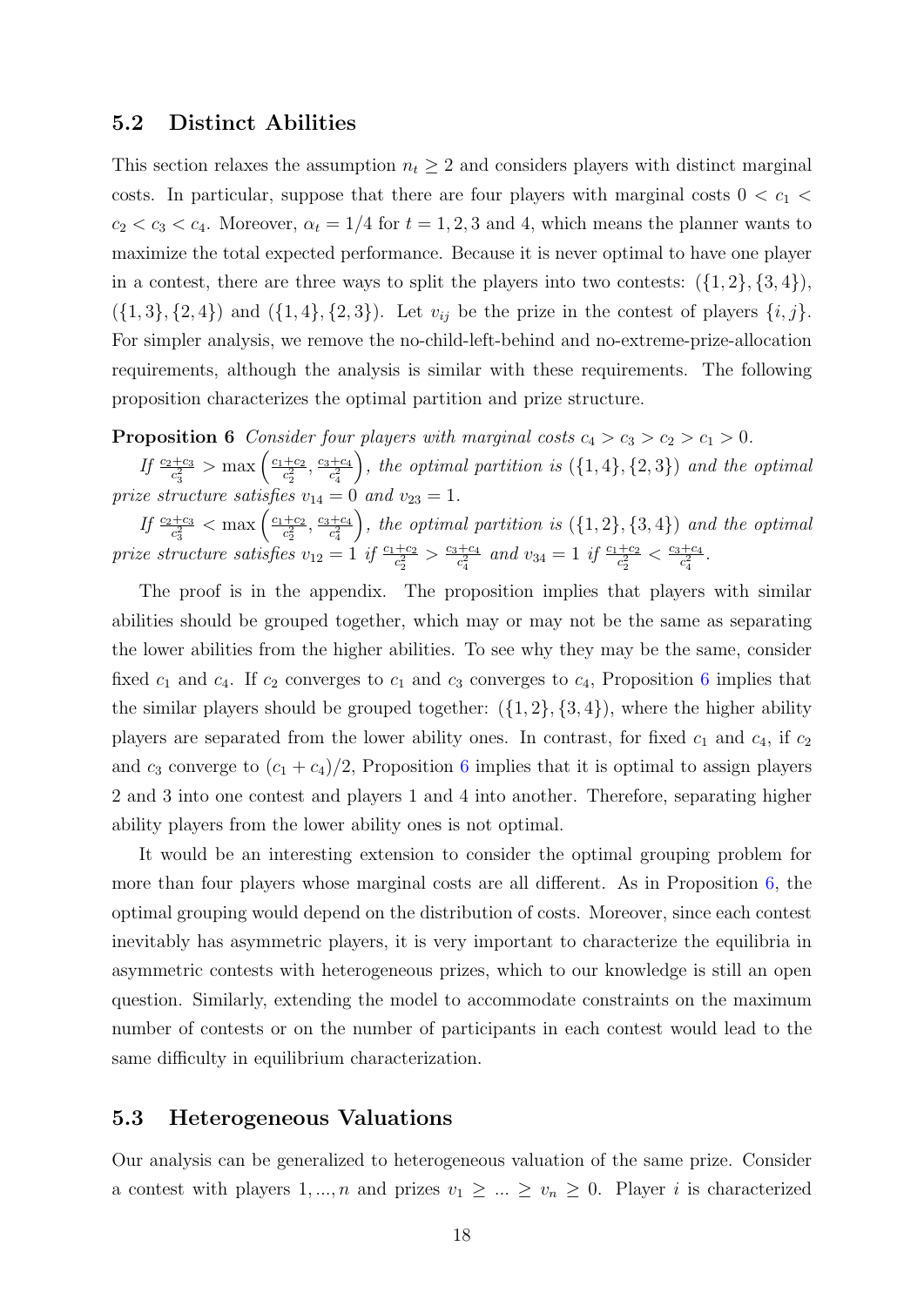by  $(d_i, x_i) \in \mathbb{R}^2_{++}$ . His value of the kth prize is  $d_i v_k$  for  $k = 1, ..., n$ , and his marginal performance cost is  $x_i$ . Parameters  $d_1, ..., d_n$  represent players' heterogeneous values. Consider another contest with  $n$  players and the same prizes. In this contest, player  $i$ has marginal cost  $\hat{c}_i \equiv x_i/d_i$  and his value of the kth prize is  $v_k$ . Then, the contest is the same as in Section [2.](#page-5-0) Given the same prize, the payoff of player with  $(d_i, x_i)$  in the first contest is the payoff of player  $\hat{c}_i$  in the second contest multiplied by  $d_i$ . Therefore, the two contests have the same set of equilibria. Hence, we can replace  $c_i$  in Section [2](#page-5-0) by  $x_i/d_i$ , and the analysis remains the same.

#### 5.4 Alternative Objectives of the Planner

Our analysis applies to other objectives of the planner. Suppose  $T = 2$ , so there are two ability types. Suppose the planner's objective is

<span id="page-18-0"></span>
$$
\max_{(\mathcal{P}, \mathcal{V}) \in \Phi} (S_1 + S_2) - \beta |S_1/n_1 - S_2/n_2| \tag{7}
$$

subject to [\(2\)](#page-7-1) and [\(3\)](#page-7-1), where  $\beta \in (0,1)$ . This means that the planner wants to maximize the total expected performance and she also wants to minimize the difference in the average performance across groups. Because  $\beta$  < 1, maximizing total performance is more important than minimizing the performance gap. [Chan and Eyster](#page-19-13) [\(2003\)](#page-19-13) study a similar objective in a study of college admission policies. We can verify that [\(7\)](#page-18-0) subject to [\(2\)](#page-7-1) and [\(3\)](#page-7-1) has the same optimal partition and prize structure as either max(1 −  $\beta/n_1$ )S<sub>1</sub> + (1 +  $\beta/n_2$ )S<sub>2</sub> subject to [\(2\)](#page-7-1) and [\(3\)](#page-7-1) or max(1 +  $\beta/n_1$ )S<sub>1</sub> + (1 -  $\beta/n_2$ )S<sub>2</sub> subject to  $(2)$  and  $(3)$ . In either case, we transform  $(7)$  into a problem as in  $(1)$ , so the analysis in Section [2](#page-5-0) applies.

#### 5.5 Application to Sports

Besides education, the results in this paper are also applicable to a variety of competitions. For instance, in the early nineteenth century, there were no weight classes in boxing. Then eight weight classes were introduced before the Second World War, and nine more were introduced afterwards. The history of other sports such as weightlifting and wrestling also shares similar trend. The heavier athletes have an obvious advantage in strength, so why would we want to group players with similar abilities into the same class and let them compete only within their class? This takes fairness into consideration, and our results suggest that separating athletes according to their abilities could also increase their effort and therefore make matches more entertaining.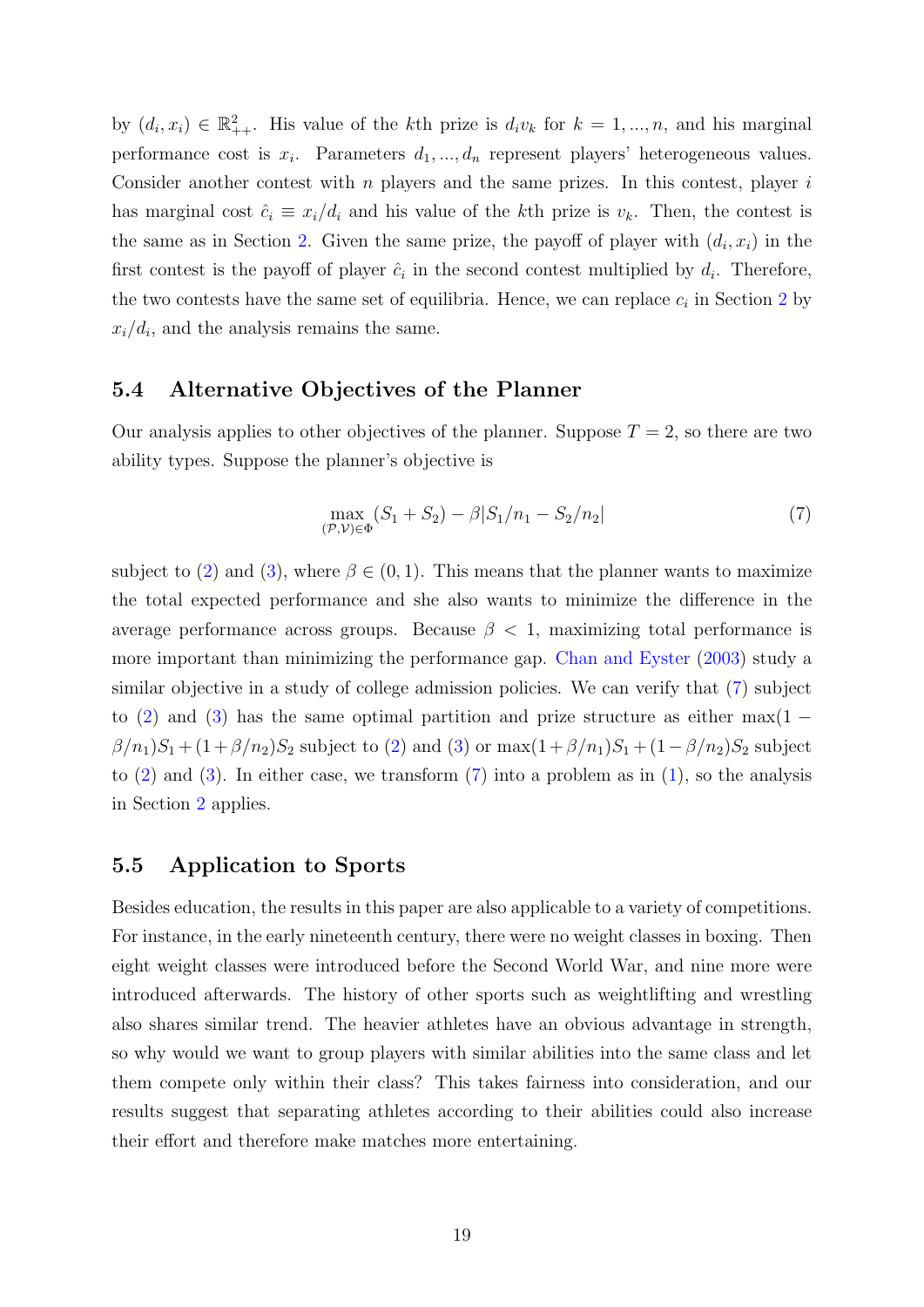# References

- <span id="page-19-11"></span>Acemoglu, D. and Jensen, M. K. (2013), "Aggregate Comparative Statics," Games and Economic Behavior, 81, pp. 27-49.
- <span id="page-19-10"></span>Angrist, J. D. (2014), "The Perils of Peer Effects," Labour Economics, 30, pp. 98-108.
- <span id="page-19-9"></span>Audretsch, D. B. and Feldman, M. P. (1996), "R&D Spillovers and the Geography of Innovation and Production," American Economic Review, 86, pp. 630-640.
- <span id="page-19-8"></span>Barut, Y. and Kovenock, D. (1998), "The Symmetric Multiple Prize All-Pay Auction with Complete Information," European Journal of Political Economy, 14, pp. 627-644.
- <span id="page-19-6"></span>Baye, M. R., Kovenock, D. and de Vries, C. G. (1993), "Rigging the Lobbying Process: An Application of the All-Pay Auction," American Economic Review, 83, pp. 289-294.
- <span id="page-19-12"></span>Baye, M. R., Kovenock, D. and de Vries, C. G. (2012), "Contests with Rank-Order Spillovers," Economic Theory, 51, pp. 315-350.
- <span id="page-19-4"></span>Board, S. (2009), "Monopolistic Group Design with Peer Effects," Theoretical Economics, 4, pp. 89-125.
- <span id="page-19-3"></span>Bodoh-Creed, A. L. and Hickman, B. R. (2018), "College Assignment as a Large Contest," Journal of Economic Theory, 175, pp. 88-126.
- <span id="page-19-2"></span>Bulow, J. and Levin, J. (2006), "Matching and Price Competition," American Economic Review, 96, pp. 652-668.
- <span id="page-19-13"></span>Chan, J. and Eyster, E. (2006), "Does Banning Affirmative Action Lower College Student Quality?" American Economic Review, 93, pp. 858-872.
- <span id="page-19-1"></span>Ding, W., Lehrer, S. F. (2007), "Do Peers Affect Student Achievement in China's Secondary Schools?" Review of Economics and Statistics, 89, pp. 300-312.
- <span id="page-19-7"></span>Dubey, P. K. and Geanakoplos, J. (2010), "Grading Exams: 100, 99, 98, ... or A, B, C?" Games and Economic Behavior, 69, pp. 72-94.
- <span id="page-19-0"></span>Duflo, E., Dupas, P. and Kremer, M. (2011), "Peer Effects and the Impacts of Tracking: Evidence from a Randomized Evaluation in Kenya," American Economic Review, 101, pp. 1739-1774.
- <span id="page-19-5"></span>Fruehwirth, J. C. (2013), "Identifying Peer Achievement Spillovers: Implications for Desegregation and the Achievement Gap," Quantitative Economics, 4, pp. 85-124.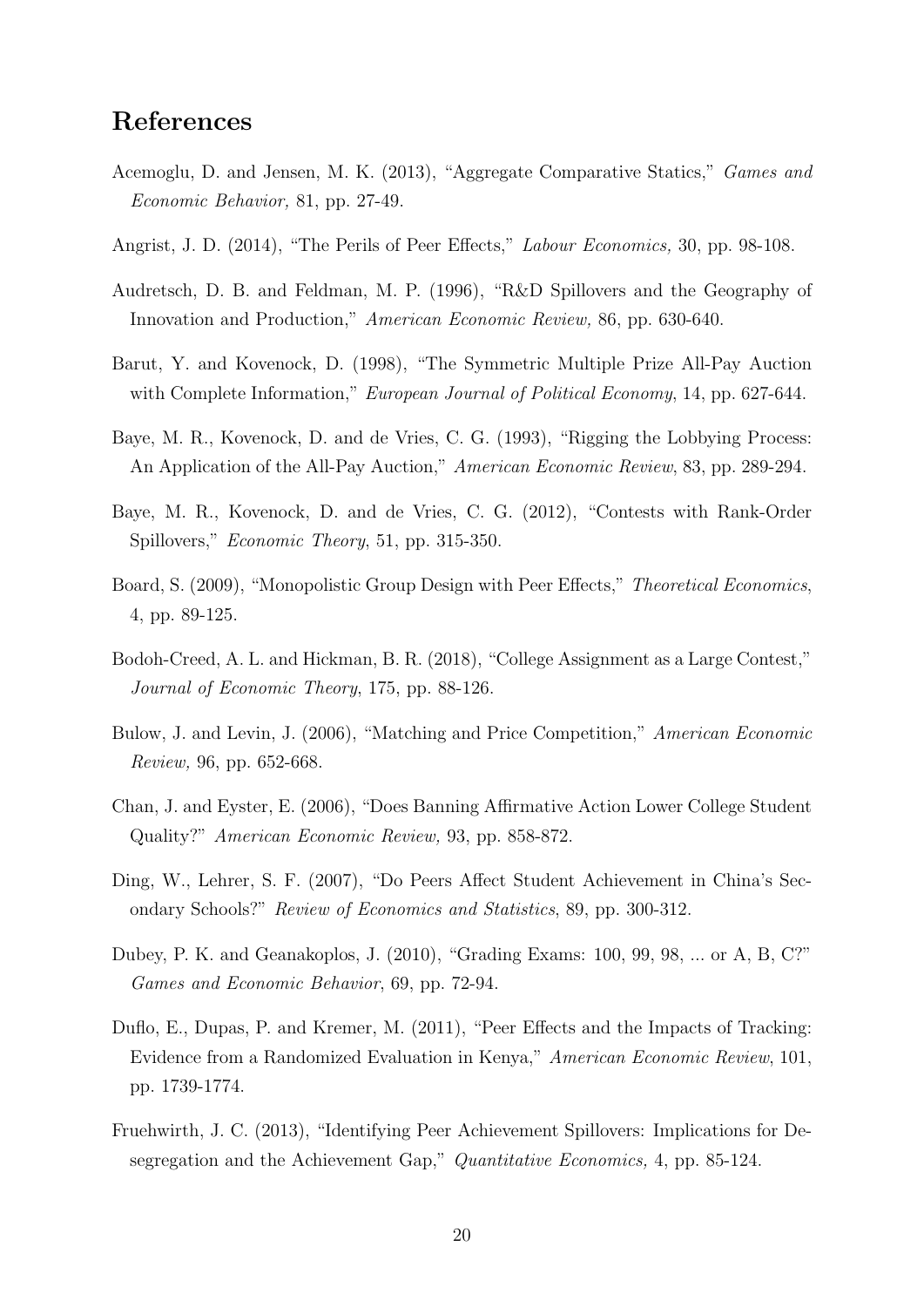- <span id="page-20-5"></span>Fu, Q. (2006), "A Theory of Affirmative Action in College Admissions," Economic Inquiry, 44, pp. 420-429.
- <span id="page-20-9"></span>Fu, Q. and Lu, J. (2009), "The Beauty of 'Bigness': On Optimal Design of Multi-Winner Contests," Games and Economic Behavior, 66, pp. 146-161.
- <span id="page-20-3"></span>González-Díaz, J. and Siegel, R. (2013), "Matching and Price Competition: Beyond Symmetric Linear Costs," International Journal of Game Theory, 42, pp. 835-844.
- <span id="page-20-2"></span>Hillman, A. L. and Riley, J. G. (1989), "Politically Contestable Rents and Transfers," Economics and Politics, 1, pp. 17-39.
- <span id="page-20-0"></span>Lazear, E. P. (2001), "Educational Production," Quarterly Journal of Economics, 116, pp. 777-803.
- <span id="page-20-12"></span>Liu, B., Lu, J., Wang, R. and Zhang, J. (2018), "Optimal Prize Allocation in Contests: The Role of Negative Prizes," Journal of Economic Theory, 175, pp. 291-317.
- <span id="page-20-1"></span>Loveless, T. (2013), "The Resurgence of Ability Grouping and Persistence of Tracking", Part II of the 2013 Brown Center Report on American Education, the Brookings Institution.
- <span id="page-20-13"></span>Mas, A. and Moretti, E. (2009), "Peers at Work," American Economic Review, 99, pp. 112-45.
- <span id="page-20-8"></span>Moldovanu, B. and Sela, A. (2006), "Contest Architecture," Journal of Economic Theory, 126, pp. 70-96.
- <span id="page-20-10"></span>Moldovanu, B., Sela, A. and Shi, X. (2007), "Contests for Status," Journal of Political Economy, 115, pp. 338-363.
- <span id="page-20-4"></span>Olszewski, W. and Siegel, R. (2016), "Large Contests," Econometrica, 84, pp. 835-854.
- <span id="page-20-6"></span>Olszewski, W. and Siegel, R. (2019), "Pareto Improvements in the Contest for College Admissions," Working paper, Northwestern University.
- <span id="page-20-7"></span>Parreiras, S. O. and Rubinchik, A. (2020), "Ex Ante Heterogeneity in All-Pay Many-Player Auctions with Pareto Distribution of Costs," Economic Theory, 70, pp. 765- 783.
- <span id="page-20-11"></span>Saul, S. (2012), "Public Money Finds Back Door to Private Schools," New York Times, May 21, 2012.
- <span id="page-20-14"></span>Siegel, R. (2009), "All-Pay Contests," Econometrica, 77, pp. 71-92.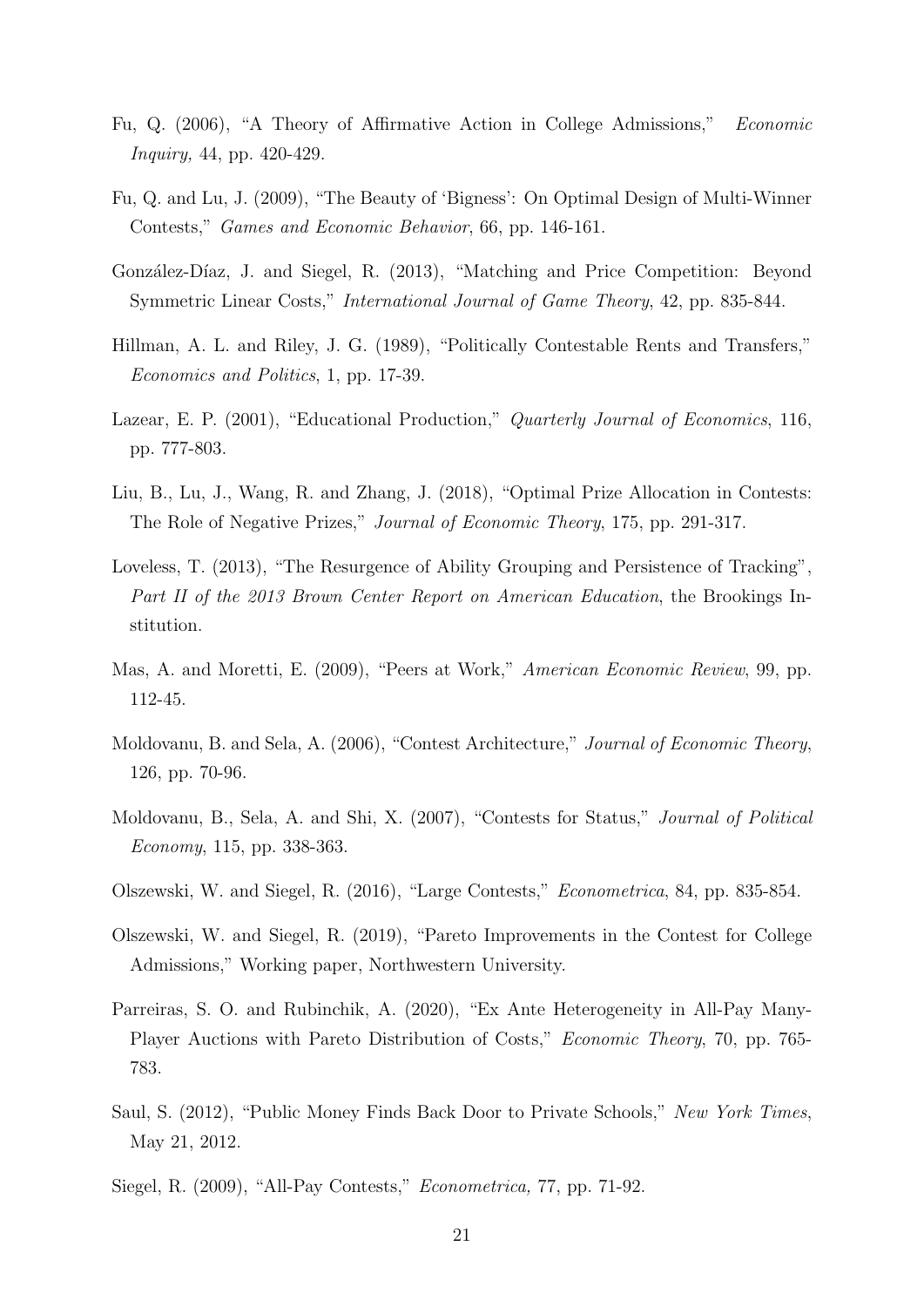- <span id="page-21-1"></span>Siegel, R. (2010), "Asymmetric Contests with Conditional Investments," American Economic Review, 100, pp. 2230–60.
- <span id="page-21-2"></span>Xiao, J. (2016), "Asymmetric All-Pay Contests with Heterogeneous Prizes," Journal of Economic Theory, 163, pp. 178-221.
- Xiao, J. (2018), "Equilibrium Analysis of the All-Pay Contest with Two Nonidentical Prizes: Complete Results," Journal of Mathematical Economics, 74, pp. 21-34.
- <span id="page-21-0"></span>Yee, V. (2013), "Grouping Students by Ability Regains Favor in Classroom," New York Times, June 9, 2013.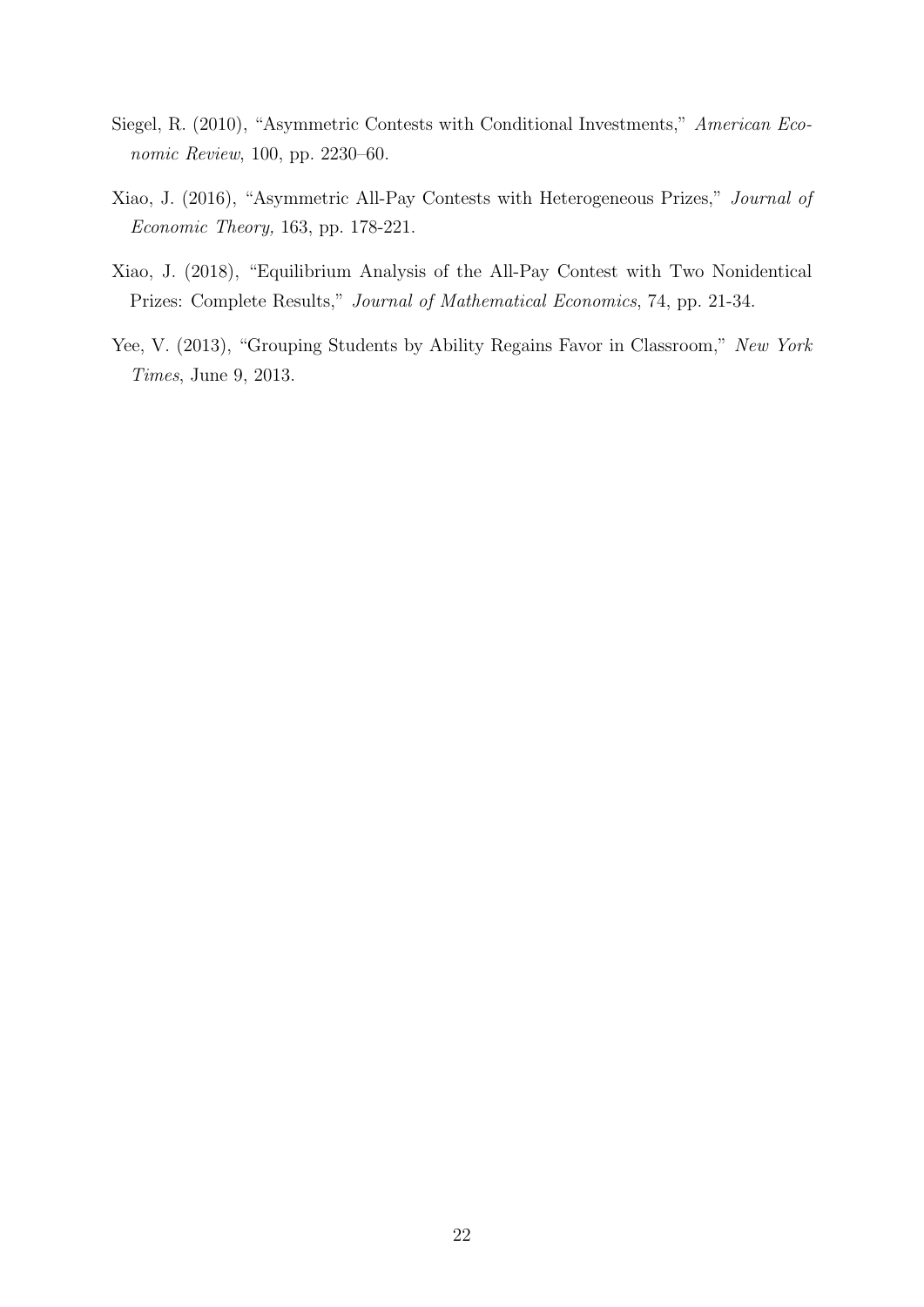# Appendix

**Proof of Lemma [2.](#page-8-0)** We first claim that, if two or more players have an atom at performance level s in an equilibrium, all the players who have an atom at s lose with certainty.<sup>[14](#page-22-0)</sup> Let us prove it by contradiction. Suppose that two players, i and j, have an atom at performance level s in an equilibrium, and suppose that player  $i$  wins a prize with positive probability by choosing s. Since the tie is broken in such a way that everyone involved wins with positive probability, player  $j$  also wins a prize with positive probability by choosing s. In addition, the tie breaking rule ensures that player i loses with positive probability by choosing s, so he does not win the highest prize with probability 1. In contrast, if player  $j$  increases his performance slightly above  $s$ , his cost is almost the same but his expected winnings would have a discontinuous increase. This is because he no longer needs to share any prize with player i. This is a deviation for player j, which is a contradiction.

We prove Lemma [2](#page-8-0) in two steps. First, suppose two players have an atom at performance level s in the equilibrium, then the above claim implies that both of them must lose with certainty by choosing s. Second, suppose only player i has an atom at s, and suppose he wins a prize with positive probability. On the one hand, if all other players have no best response in  $(s-\varepsilon, s)$  for some  $\varepsilon > 0$ , player i would benefit from lowering the atom to  $s-\varepsilon$ . This is a contradiction. On the other hand, suppose another player j has a sequence of best responses converging to s from below. Compared to such a best response close to s, performance slightly above s imposes an almost identical cost on player  $j$ , but the resulting expected winnings would have a discontinuous increase because of player i's atom at s. This is also a contradiction. In sum, player i loses with certainty by choosing performance level s, which completes the proof.  $\blacksquare$ 

Proof of Lemma [7.](#page-15-1) We first show that the lowest performance in the supports of the mixed strategies must be zero. To see why, given any equilibrium, let  $s$  be the lowest performance in the union of all strategies' supports in the equilibrium. Then, at least one player's strategy has  $\underline{s}$  as the lower bound of its support. If  $\underline{s} > 0$ , this player wins the lowest prize with performance s. On the other hand, he could also win the same prize with performance 0, which incurs a lower cost. This is a contradiction. As a result, we must have  $s = 0$ , so the payoff of this player equals the lowest prize.

Next, we show that that all players have the same payoff. To see this, if the prizes are identical, everyone receives the same prize, hence the lemma is true. Suppose the prizes are not identical. In addition, suppose that in an equilibrium, player  $i$ 's payoff is lower than player j's. Let  $\bar{s}_j$  be the highest performance in the support of player j's

<span id="page-22-0"></span><sup>&</sup>lt;sup>14</sup>This result is referred to as the Tie Lemma by [Siegel](#page-20-14)  $(2009)$ .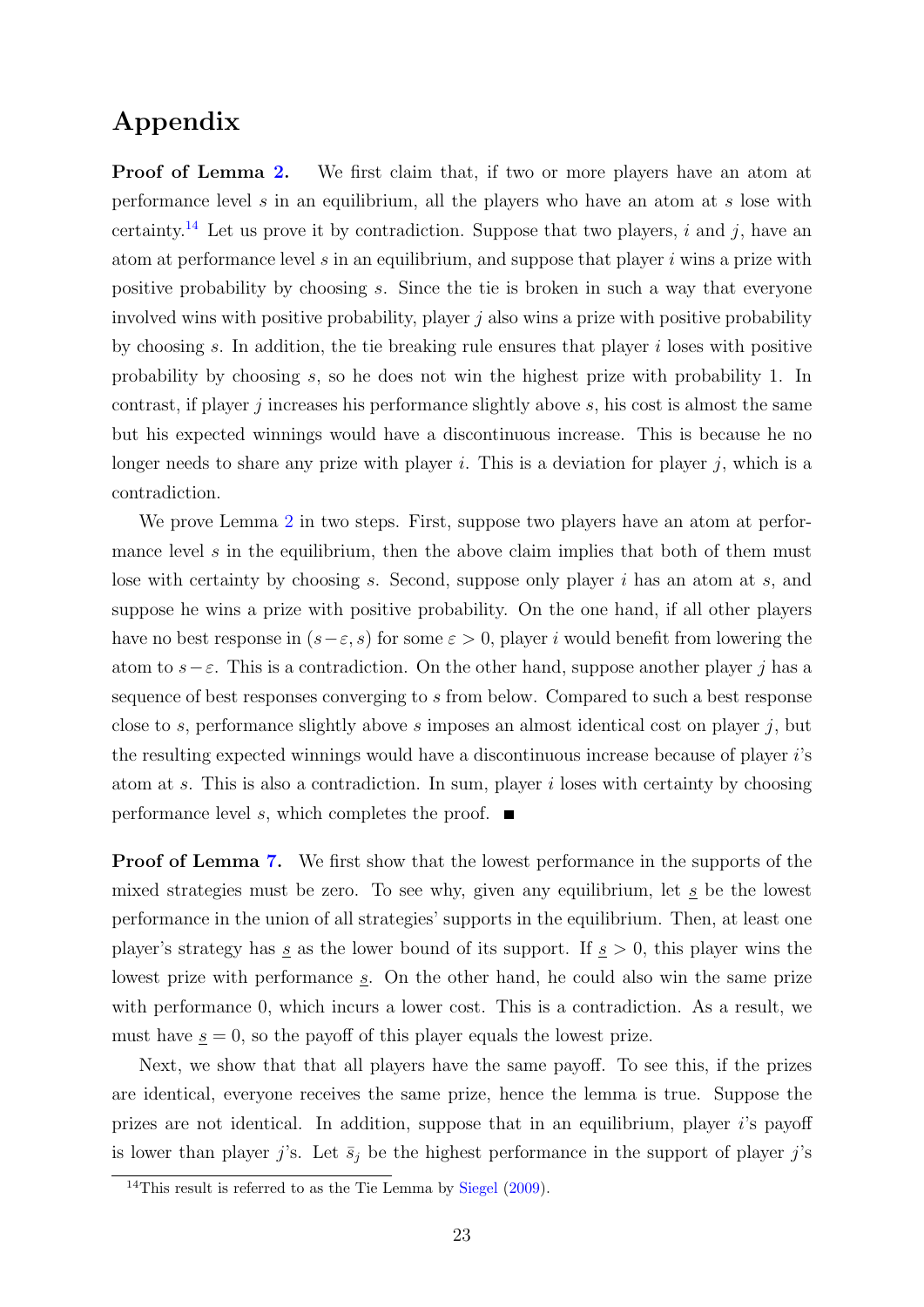mixed strategy and  $\bar{s}_i$  be the counterpart for i. Lemma [3](#page-8-1) implies that player i's expected winnings with performance  $\bar{s}_j$  is no lower than player j's. In addition, notice that both players have the same marginal cost, so player *i*'s payoff at  $\bar{s}_j$  is no lower than that of j at  $\bar{s}_j$ . This contradicts the assumption that player j's payoff is higher than i's. Thus, all the players have the same payoff, and denote it as  $u_t$ .

Recall that  $\underline{s} = 0$ , so at least one player, say *i*, has a equilibrium strategy  $G_i^m$  with  $\underline{s} =$ 0 being the lower bound of its support. Then, given other players equilibrium strategies  $\mathbf{G}_{-i}^m$ , player *i*'s payoff from choosing  $\underline{s} = 0$  is  $u_t = \underline{v}^m + \mu_t \sum_{j \neq i} \mathbb{E}[s_j]$ , where  $\mathbb{E}[s_j]$  is player j's expected performance given his equilibrium strategy  $G_j^m$ . By the definition of player i's payoff, we have  $\mathbb{E}[W(\mathbf{G}_{-i}^m(s_i), \mathbf{v}^m)] + \mu_t \sum_{j \neq i} \mathbb{E}[s_j] - c_t \mathbb{E}[s_i] = u_t$ , where  $\mathbb{E}[W(\mathbf{G}_{-i}^m(s_i), \mathbf{v}^m)]$ is player *i*'s expected winnings in the equilibrium. Substituting  $u_t = \underline{v}^m + \mu_t \sum_{j \neq i} \mathbb{E}[s_j]$ into the above equation, we can rewrite it as  $\mathbb{E}[W(\mathbf{G}_{-i}^m(s_i), \mathbf{v}^m)] - c_t \mathbb{E}[s_i] = \underline{v}^m$ . Because the total value of prizes equals the total winnings, aggregating the above equation across all players implies  $V^m - c_t S^m = \underline{v}^m |P^m|$  or  $S^m = (V^m - \underline{v}^m |P^m|)/c_t$ .

**Proof of Lemma [8.](#page-15-2)** Given others' equilibrium strategies  $\mathbf{G}_{-l}^m$ , player l can always deviate to non-performance and obtain a payoff no lower than  $\underline{v}^m + \sum_{j \neq l} \mathbb{E}[s_j]$ . Therefore, every player's equilibrium payoff satisfies  $u_l \geq \underline{v}^m + \mu_l \sum_{j \neq l} \mathbb{E}[s_j].$ 

Suppose  $u_l = \underline{v}^m + \mu_l \sum_{j \neq l} \mathbb{E}[s_j]$  for all players. Then, given others' equilibrium strategies, if player i chooses performance  $s_i$  in the support of his equilibrium strategy, he obtains his equilibrium payoff:

<span id="page-23-0"></span>
$$
W(\mathbf{G}_{-i}^{m}(s_i), \mathbf{v}^{m}) - c_i s_i + \mu_i \sum_{j \neq i} \mathbb{E}[s_j] = u_i
$$
\n(8)

Suppose players i and j have different costs, with  $c_i > c_j$ . Then, as in the proof of Lemma [5,](#page-9-0) if player j chooses  $\bar{s}_i$ , his expected winnings are no lower than i's, but his cost is lower than  $i$ 's, so

<span id="page-23-1"></span>
$$
W(\mathbf{G}_{-i}^{m}(\bar{s}_i), \mathbf{v}^m) - c_i \bar{s}_i < W(\mathbf{G}_{-j}^{m}(\bar{s}_i), \mathbf{v}^m) - c_j \bar{s}_i \tag{9}
$$

Notice that the left hand side equals  $u_i - \mu_i \sum_{l \neq i} \mathbb{E}[s_l]$  due to [\(8\)](#page-23-0). In addition, the right hand side cannot be higher than  $u_j - \mu_j \sum_{l \neq j} \mathbb{E}[s_l]$ , otherwise player j receives a payoff higher than his equilibrium payoff from choosing  $\bar{s}_i$ . Hence, [\(9\)](#page-23-1) implies  $u_i - \mu_i \sum_{l \neq i} \mathbb{E}[s_l]$  $u_j - \mu_j \sum_{l \neq j} \mathbb{E}[s_l]$ , which contradicts the assumption  $u_l = \underline{v}^m + \mu_l \sum_{j \neq l} \mathbb{E}[s_j]$  for all players  $l.$ 

**Proof of Proposition [3.](#page-15-3)** As in the proof of Proposition [1,](#page-7-2) we first discuss the performance outcomes under mixing, and then show that they are dominated by the outcomes under separating. Suppose the players are mixed. Because of spillovers, [\(5\)](#page-10-0) no longer holds. Therefore, we have to modify the proof of Proposition [1.](#page-7-2) Specifically,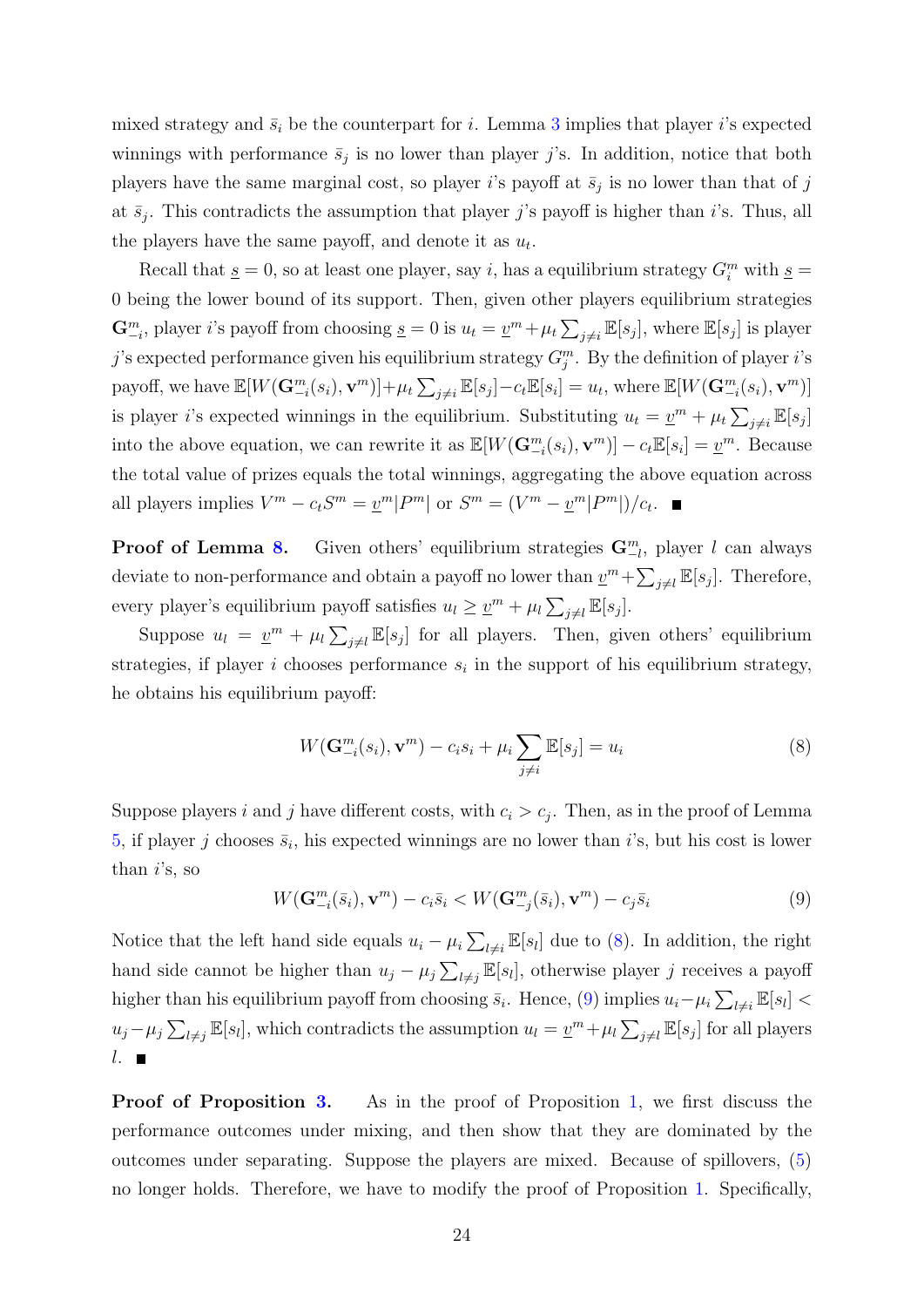consider a contest with mixed types and an equilibrium in which restrictions [\(2\)](#page-7-1) and [\(3\)](#page-7-1) are satisfied. Equation [\(8\)](#page-23-0) implies  $\mathbb{E}[W(\mathbf{G}_{-i}^{m}(s_i), \mathbf{v}^m)] - c_i \mathbb{E}[s_i] + \mu_i \sum_{j \neq i} \mathbb{E}[s_j] = u_i$ , or

<span id="page-24-0"></span>
$$
\mathbb{E}[s_i] = \{ \mathbb{E}[W(\mathbf{G}_{-i}^m(s_i), \mathbf{v}^m)] + \mu_i \sum_{j \neq i} \mathbb{E}[s_j] - u_i \} / c_i \tag{10}
$$

According to Lemma [8,](#page-15-2) we have  $\mu_i \sum_{j \neq i} \mathbb{E}[s_j] + \underline{v}^m - u_i \leq 0$ . Notice that  $\underline{v}^m \geq 0$ , so we also have

<span id="page-24-1"></span>
$$
\mu_i \sum_{j \neq i} \mathbb{E}[s_j] - u_i \le 0 \tag{11}
$$

for all i and the inequality is strict for at least one player. Then,  $(10)$  and  $(11)$  imply  $\mathbb{E}[s_i] \leq \mathbb{E}[W(\mathbf{G}_{-i}^m(s_i), \mathbf{v}^m)]/c_i$  for all i, and for at least one player the inequality is strict. Recall that  $W_t$  is the total expected winnings of t-type players and  $S_t$  their total expected performance, so  $S_t \leq W_t/c_t$  for all t, and for at least one type the inequality is strict.

Suppose that the planner separates the players into  $T$  contests, so each contest contains all the players of a particular type. In addition, suppose she assigns prizes of total value  $W_t$  to the contests with t-type players and all the prizes except the lowest are positive. It is straightforward to verify that requirements [\(2\)](#page-7-1) and [\(3\)](#page-7-1) are satisfied. In addition, Lemma [7](#page-15-1) implies the total expected performance of the t-type contest is  $W_t/c_t$ for all  $t$ . Hence, as in the proof of Proposition [1,](#page-7-2) we can verify that the resulting performance outcome dominates the outcome  $(S_1, S_2, ..., S_T)$  under mixing. As a result, the weighted total performance is never maximized if the players are mixed.

**Proof of Proposition [6.](#page-17-1)** Suppose the partition is  $({1, 2}, {3, 4})$ , which means players 1 and 2 are in one contest, and players 3 and 4 in another. Then, players 1 and 2 compete in a contest for a prize of  $v_{12} \in (0, 1)$ , and players 3 and 4 compete in the other contest for a prize of  $1-v_{12}$ . The equilibrium payoffs are  $u_1 = v_{12} (1 - c_1/c_2)$  for player 1 and  $u_2 = 0$ for player 2. The equilibrium strategies are  $G_1(s) = c_2s/v_{12}$  and  $G_2(s) = (u_1 + c_1s)/v_{12}$ . Hence, the expected performance of the two players are

$$
\mathbb{E}[s_1] = \int_0^{v_{12}/c_2} s dG_1(s) = \frac{v_{12}}{2c_2}
$$

$$
\mathbb{E}[s_2] = \int_0^{v_{12}/c_2} s dG_2(s) = \frac{v_{12}c_1}{2c_2^2}
$$

Similarly, the expected performance for players 3 and 4 are  $\mathbb{E}[s_3] = (1 - v_{12})/(2c_4)$  and  $\mathbb{E}[s_4] = (1 - v_{12})c_3/(2c_4^2)$ . Therefore, the maximum total expected performance given the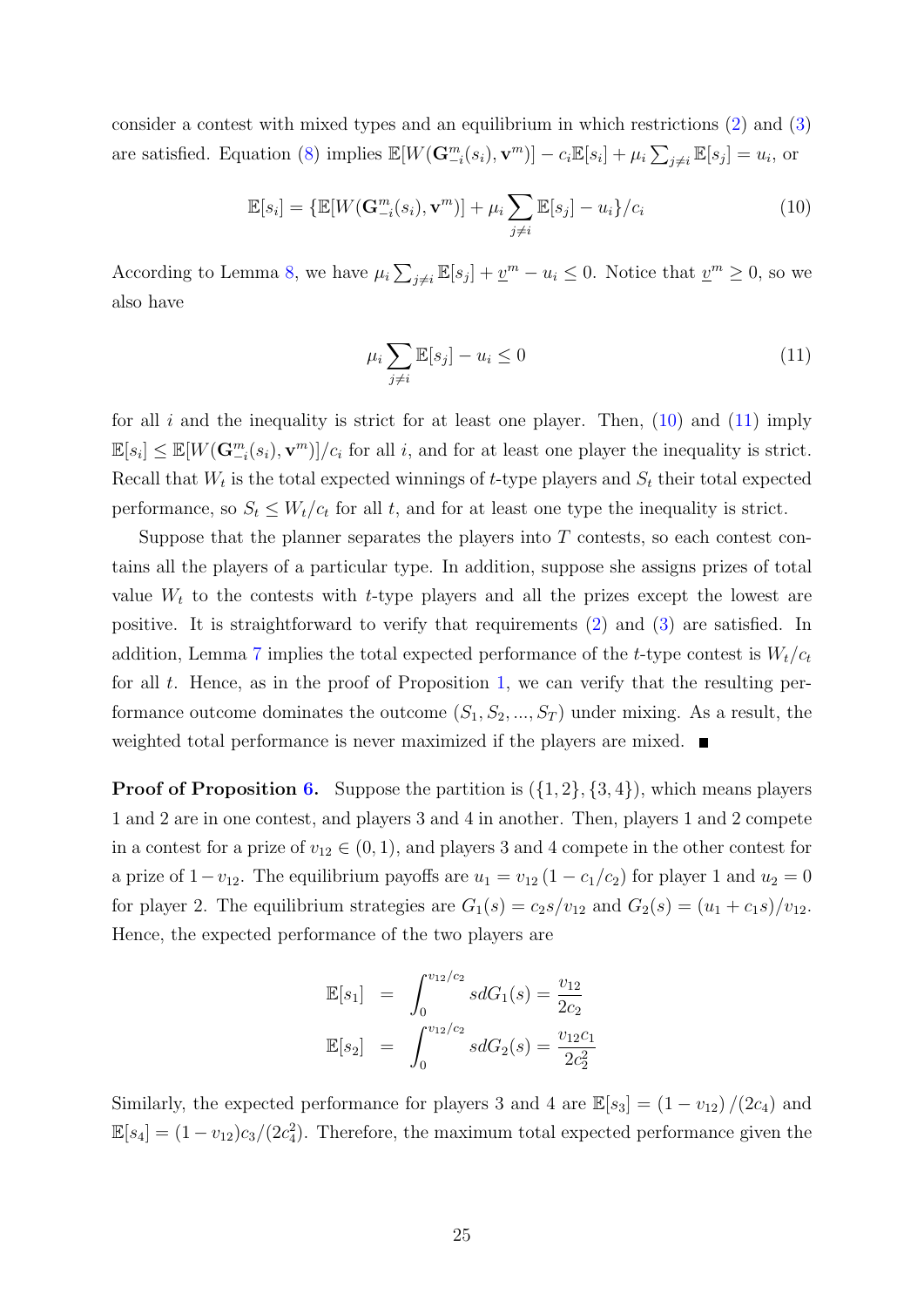partition is

$$
\Pi_{12,34} = \max_{v_{12} \in [0,1]} \left( \frac{v_{12}c_1 + c_2}{2} + \frac{1 - v_{12}c_3 + c_4}{2} \right) = \frac{1}{2} \max \left( \frac{c_1 + c_2}{c_2^2}, \frac{c_3 + c_4}{c_4^2} \right)
$$

Similarly, the maximum expected performance with other partitions are

$$
\Pi_{13,24} = \max_{v_{13} \in [0,1]} \left( \frac{v_{13}}{2} \frac{c_1 + c_3}{c_3^2} + \frac{1 - v_{13}}{2} \frac{c_2 + c_4}{c_4^2} \right) = \frac{1}{2} \max \left( \frac{c_1 + c_3}{c_3^2}, \frac{c_2 + c_4}{c_4^2} \right)
$$

$$
\Pi_{14,23} = \max_{v_{14} \in [0,1]} \left( \frac{v_{14}}{2} \frac{c_1 + c_4}{c_4^2} + \frac{1 - v_{14}}{2} \frac{c_2 + c_3}{c_3^2} \right) = \frac{1}{2} \max \left( \frac{c_1 + c_4}{c_4^2}, \frac{c_2 + c_3}{c_3^2} \right)
$$

Hence, the maximum expected performance across all partitions is

max 
$$
(\Pi_{12,34}, \Pi_{13,24}, \Pi_{14,23})
$$
  
\n
$$
= \frac{1}{2} \max \left( \frac{c_1 + c_2}{c_2^2}, \frac{c_3 + c_4}{c_4^2}, \frac{c_1 + c_3}{c_3^2}, \frac{c_2 + c_4}{c_4^2}, \frac{c_1 + c_4}{c_4^2}, \frac{c_2 + c_3}{c_3^2} \right)
$$
\n
$$
= \frac{1}{2} \max \left( \frac{c_1 + c_2}{c_2^2}, \frac{c_3 + c_4}{c_4^2}, \frac{c_2 + c_3}{c_3^2} \right)
$$

where the second equality comes from  $\frac{c_1+c_3}{c_3^2} < \frac{c_2+c_3}{c_3^2}$  $\frac{+c_3}{c_3^2}$  and  $\frac{c_1+c_4}{c_4^2} < \frac{c_2+c_4}{c_4^2}$  $\frac{c_1+c_4}{c_4^2}< \frac{c_3+c_4}{c_4^2}$  $\frac{c_1+c_4}{c_4^2}$ . Therefore, partition  $(\{1,3\},\{2,4\})$  is never optimal. Moreover, if  $\frac{c_2+c_3}{c_3^2} > \frac{c_1+c_2}{c_2^2}$  $\frac{+c_2}{c_2^2}$  and  $\frac{c_2+c_3}{c_3^2} > \frac{c_3+c_4}{c_4^2}$  $\frac{+c_4}{c_4^2},$  $\Pi_{14,23} > \Pi_{12,34}$ . Otherwise,  $\Pi_{14,23} \leq \Pi_{12,34}$ .

<span id="page-25-0"></span>**Proposition 7** Suppose player i<sub>t</sub> of t-type has a marginal cost  $c_t + \varepsilon_{i_t} > 0$ , where  $\varepsilon_{i_t}$ represents the idiosyncratic shock and is commonly known. Then, for any weights, there exists an  $\varepsilon > 0$  such that if  $\max_{i \in N} |\varepsilon_{i}| < \varepsilon$ , the total weighted expected performance is maximized only if the players are separated.

Proof. Let us first show the counterpart of Lemma [4:](#page-9-2) If all the players in a contest are of the same type, their players' payoffs converge to the value of the lowest prize in any equilibrium as  $\max_{i \in \mathbb{N}} |\varepsilon_{i}|$  goes to zero. To see why, notice that the player with the highest marginal cost, say player  $n$ , has a payoff that equals the lowest prize. According to Lemma [3,](#page-8-1) player n can ensure himself expected winnings no less than that of player  $i$ 's at performance level  $\bar{s}_i$ , player i's highest performance in the support of his strategy. As a result, if players n and i's costs converge towards each other, player n's payoff cannot be lower than i's in the limit. Since no player's equilibrium payoff can be lower than the lowest prize, the payoffs of player i and n must be the same and equal to the lowest prize in the limit.

Let us now show the counterpart of Lemma [5:](#page-9-0) If not all the players in a contest have identical types and not all the prizes have identical values, at least one player's payoff is higher than and bounded away from the lowest prize in any equilibrium as  $\max_{i \in N} |\varepsilon_{i}|$